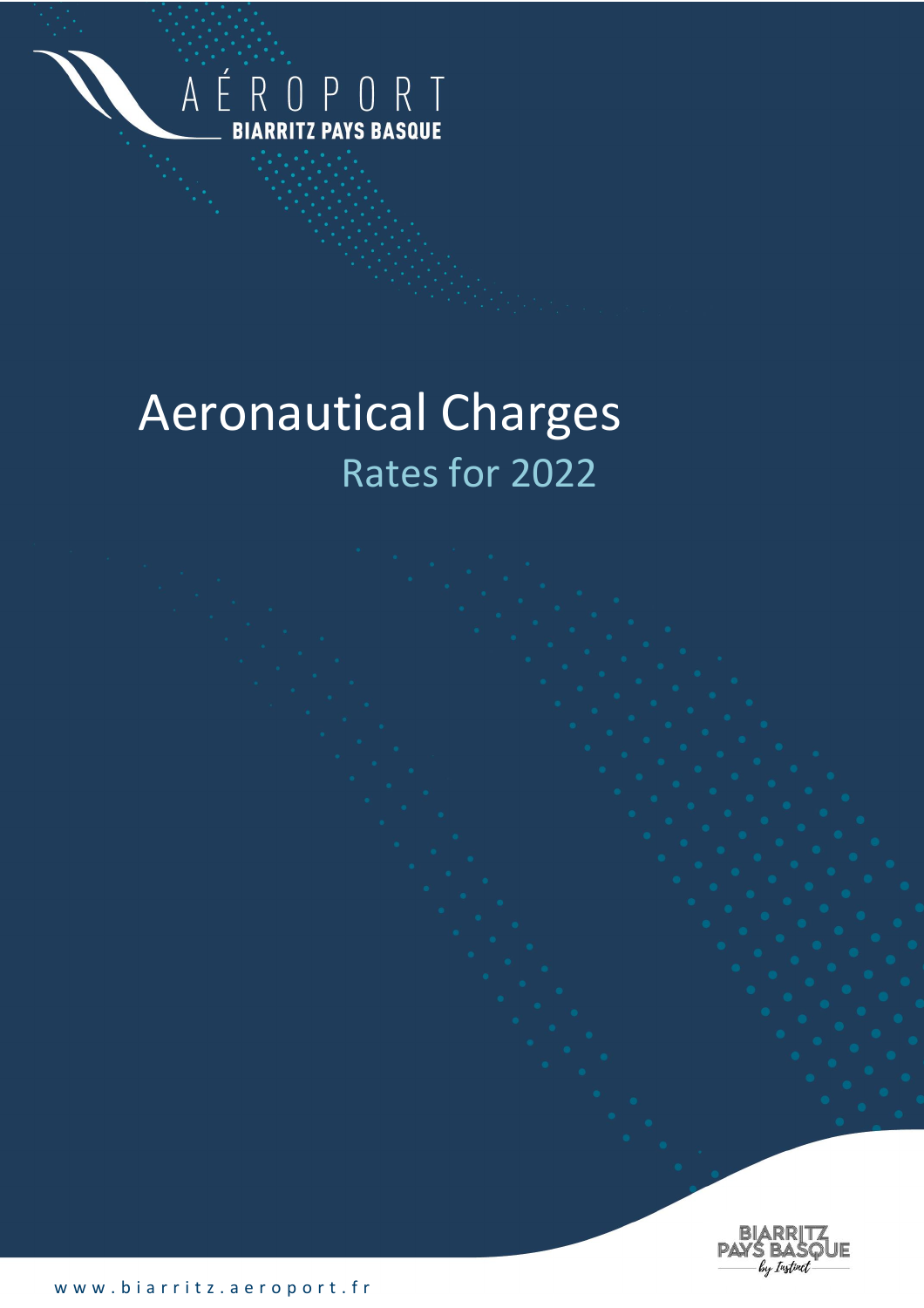| <b>Summary</b>                                                                                                                                                                                                                                                                                                | Page                  |
|---------------------------------------------------------------------------------------------------------------------------------------------------------------------------------------------------------------------------------------------------------------------------------------------------------------|-----------------------|
| <b>I. BUSINESS AND PRIVATE AVIATION AND MILITARY FLIGHTS</b><br>1. Flat fees and handling tariffs applicable to non-based general aviation aircraft<br>2. Fees applicable to based aircraft weighing less than or equal to 6<br>tonnes and operated for non-commercial purposes (including military aircraft) | $5 - 7$<br>$5-6$<br>6 |
| 3. Various surcharges<br>4. De-icing                                                                                                                                                                                                                                                                          | 6<br>$\overline{7}$   |
| 5. Aircraft exterior dry cleaning                                                                                                                                                                                                                                                                             | $\overline{7}$        |
| <b>II. COMMERCIAL AVIATION</b>                                                                                                                                                                                                                                                                                | $8 - 11$              |
| 1. Taxes and fees for airport public service                                                                                                                                                                                                                                                                  | $8 - 9$               |
| 1.1. Landing fees including lighting                                                                                                                                                                                                                                                                          | $8-9$                 |
| 1.2. Parking fees                                                                                                                                                                                                                                                                                             | 10                    |
| 1.3. Passenger fees                                                                                                                                                                                                                                                                                           | 10                    |
| 1.4. Bridge fees                                                                                                                                                                                                                                                                                              | 10                    |
| 1.5. Fixed converter fee                                                                                                                                                                                                                                                                                      | 10                    |
| 2. Specific                                                                                                                                                                                                                                                                                                   | 10                    |
| 3. Airport tax (safety-security)                                                                                                                                                                                                                                                                              | 10                    |
| 4. Creation or development of new routes                                                                                                                                                                                                                                                                      | 11                    |
| III. OTHER ACTIVITIES (excl. tax)                                                                                                                                                                                                                                                                             | $12 - 16$             |
| 1. Rental of land or buildings                                                                                                                                                                                                                                                                                | $12 - 13$             |
| 2. Fees levied for permission to                                                                                                                                                                                                                                                                              |                       |
| film and/or take photographs and/or make sound recordings (excl. tax)                                                                                                                                                                                                                                         | 13 <sup>°</sup>       |
| 3. Miscellaneous services (excl. tax)                                                                                                                                                                                                                                                                         | $13 - 14$             |
| 4. Fees for public car parks (incl. tax)                                                                                                                                                                                                                                                                      | 14-16                 |
| 5. Parking fees for car rental companies (excl. tax)                                                                                                                                                                                                                                                          | 17 <sup>2</sup>       |
| 6. Parking fees for car rental vehicles car park P5                                                                                                                                                                                                                                                           | 17 <sup>2</sup>       |
| 7. Parking fees for companies engaged in permanent activities on the site                                                                                                                                                                                                                                     | 17                    |
| 8. P9 parking fees for special events (incl. tax)                                                                                                                                                                                                                                                             | 17                    |
| 9. Access to kerbside drop-off area for people-carrying vehicles (taxis, mini-buses,                                                                                                                                                                                                                          | 17                    |
| limousines, booked taxis)                                                                                                                                                                                                                                                                                     | 17                    |
| 10. Bus Station                                                                                                                                                                                                                                                                                               | 17                    |
| 11. Access badge                                                                                                                                                                                                                                                                                              | 17                    |
| <b>IV. SPECIAL CONDITIONS</b>                                                                                                                                                                                                                                                                                 | 18-19                 |
| 1. Insurance                                                                                                                                                                                                                                                                                                  | 18                    |
| 2. Invoice payment                                                                                                                                                                                                                                                                                            | 18                    |
| 3. Methods of payment                                                                                                                                                                                                                                                                                         | 18-19                 |
| 4. Payment deadlines                                                                                                                                                                                                                                                                                          | 19                    |
| 5. Late payment                                                                                                                                                                                                                                                                                               | 19                    |
| 6. Ground holding                                                                                                                                                                                                                                                                                             | 19                    |
| 7. Application                                                                                                                                                                                                                                                                                                | 19                    |
| <b>V. HANDLING</b>                                                                                                                                                                                                                                                                                            | $20 - 21$             |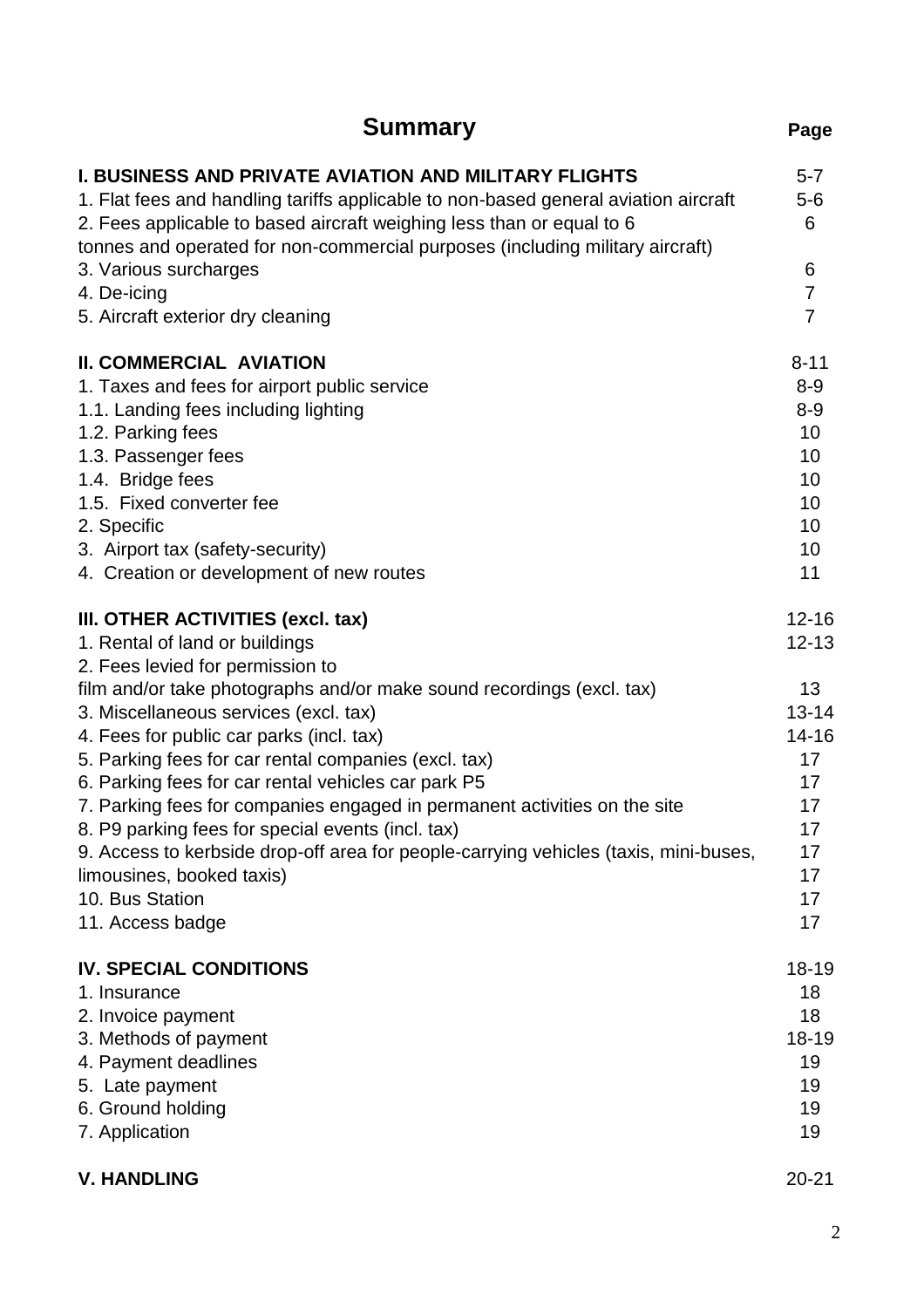# **AIRPORT ADDRESS: Aéroport de Biarritz-Pays Basque**

7, Esplanade de l' Europe Aéroport de Biarritz Pays Basque 64600 Anglet FRANCE

**Hereinafter: "The Airport"**

**SIRET number**  25640163900040

**APE code** 

5223 Z

## **Invoice payment**

Payments should be addressed as follows and made out to: Trésorier Anglet Adour Océan Banque de France 30001-00178-G6400000000-82 Identification Internationale: IBAN FR 89 3000 1001 78G6 4000 0000 082 Identifiant Swift de la BDF (BIC) BDFEFRPPCCT

# **Useful contact information**

+33 (0)5 59 43 83 83 (General enquiries) +33 (0)5 59 43 83 54 (Duty station manager) +33 (0)5 59 43 83 32 (Car park office) +33 (0)5 59 43 83 54 (Invoicing and inquiries for commercial aviation) +33 (0)5 59 43 83 49 (Invoicing and inquiries for general aviation)

# **SITA address**

BIQAPXH

**E-Mail**:

Duty station manager: [cep@biarritz.aeroport.fr](mailto:cep@biarritz.aeroport.fr)

Invoicing and inquiries for commercial aviation: [cep@biarritz.aeroport.fr](mailto:cep@biarritz.aeroport.fr)

Invoicing and inquiries for general aviation: onetexecutive@biarritz.aeroport.fr

**Website:** [http://www.biarritz.aeroport.fr](http://www.biarritz.aeroport.fr/)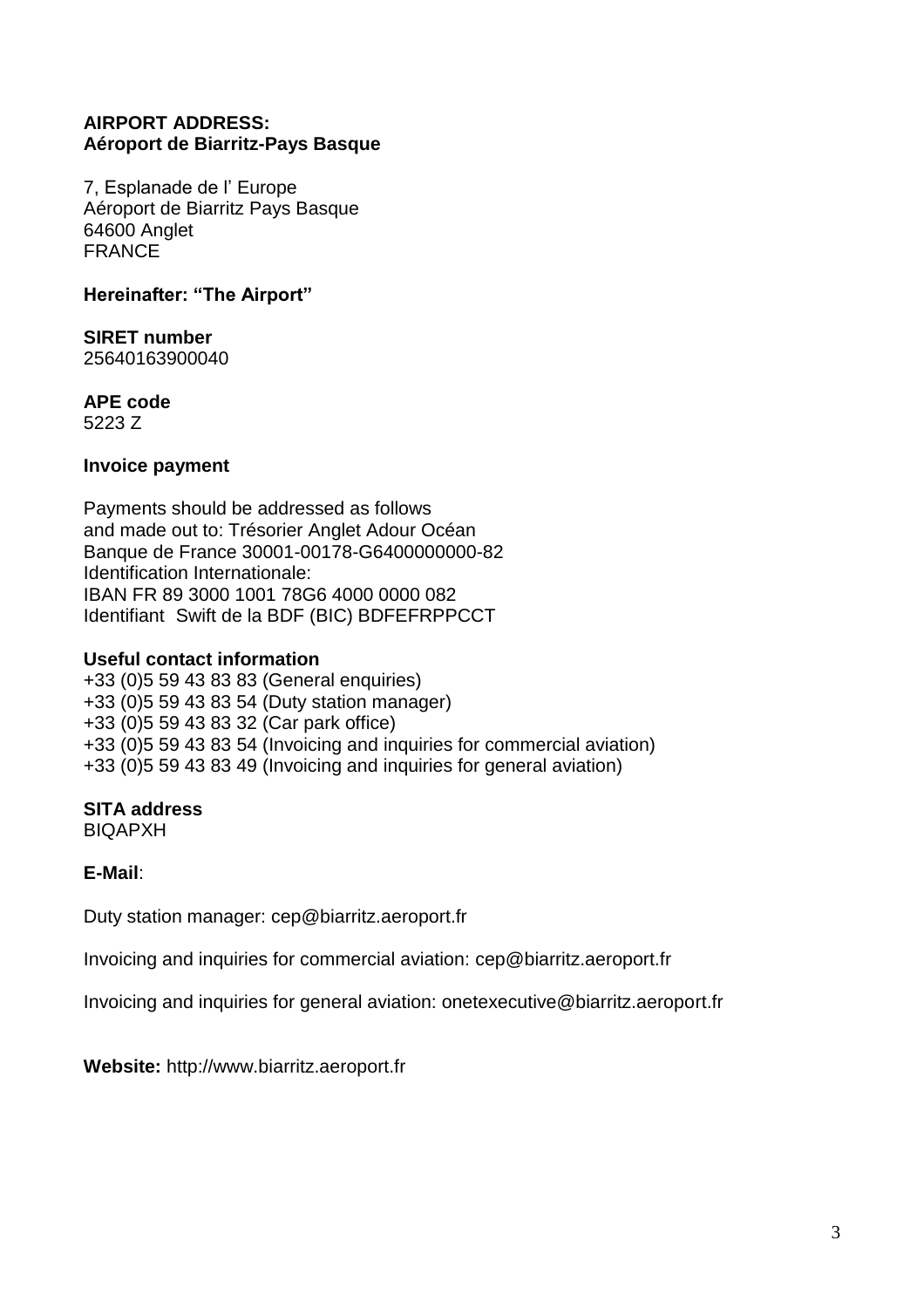To avoid being invoiced for services over and above what was supplied or for any errors in rate applications, it is the responsibility of users to advise Biarritz-Pays Basque Airport of any changes to their aircraft fleet, including purchase, sale, hire or any modifications to an aircraft's features.

In accordance with the recommendations of the "Commission Consultative Economique" of Biarritz-Pays Basque Airport,15 November 2021.

# Article 1:

The following terms and conditions along with the new rates excluding fee taxes shall be applied: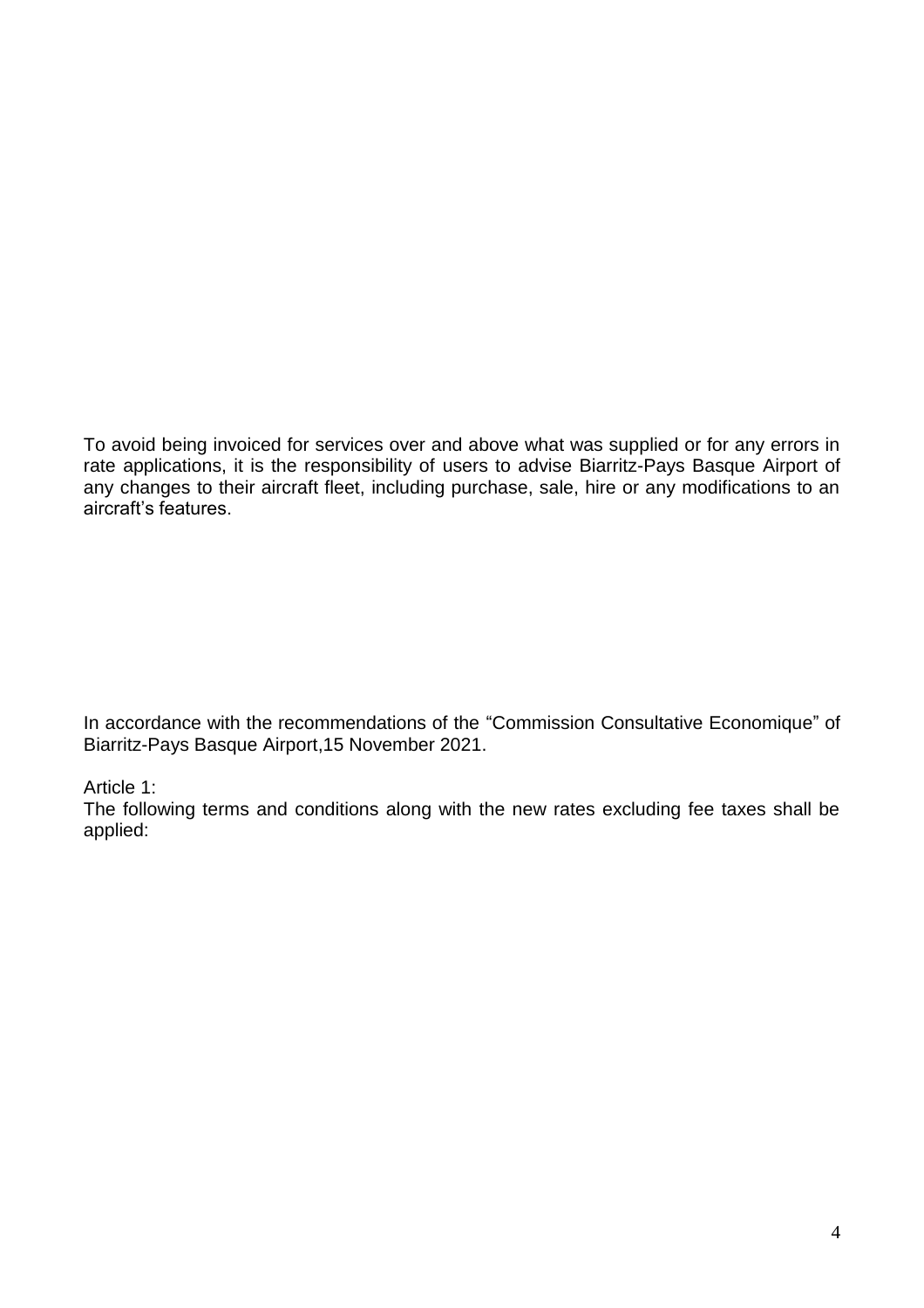# **I. BUSINESS AND PRIVATE AVIATION AND MILITARY FLIGHTS**

# **1. Flat fees and handling tariffs applicable to non-based general aviation aircraft**

The flat fee includes the fees for landing, parking (24 non-divisible hours), passengers and lighting.

The handling tariff includes: aircraft marshalling, chocks, access to the pilot lounge, passenger and baggage handling, weather/NOTAMs, flight coordination, access to the VIP lounge, catering on request, hotel reservations, taxis, tourist information.

Parking beyond 24 hours: from the 25th hour, a parking fee shall be calculated per tonne and per hour and shall be additional to landing fees.

| Tonnage                   | Flat fee for<br>Landing/Lighting<br>Passengers/Parking | Handling is<br>mandatory for<br>aircraft above 4 T | Parking over 24 hours<br>levied per tonne and<br>per hour |
|---------------------------|--------------------------------------------------------|----------------------------------------------------|-----------------------------------------------------------|
| From 0 to less than 2 T   | 36,51 €                                                | 45,45€                                             |                                                           |
| From 2 to less than 4 T   | 52,35 €                                                | 169,07€                                            |                                                           |
| From 4 to less than 6 T   | 75,55€                                                 | 280,86€                                            |                                                           |
| From 6 to less than 8 T   | 137,48€                                                | 280,86€                                            |                                                           |
| From 8 to less than 10 T  | 153,58€                                                | 524,28€                                            | From November<br>to                                       |
| From 10 to less than 12 T | 170,85 €                                               | 534,46€                                            | March per tonne &                                         |
| From 12 to less than 14 T | 195,88€                                                | 534,46€                                            | per hour: €0,40                                           |
| From 14 to less than 16 T | 222,57€                                                | 534,46€                                            | From April to october                                     |
| From 16 to less than 18 T | 238,45€                                                | 753,97€                                            | per tonne & per hour:                                     |
| From 18 to less than 20 T | 255,29€                                                | 753,97€                                            | €1,41                                                     |
| From 20 to less than 22 T | 271,18€                                                | 944,84€                                            |                                                           |
| From 22 to less than 38 T | *                                                      | 1049,82€                                           |                                                           |
| From 38 to less than 50 T | *                                                      | 1549,91€                                           |                                                           |
| Above 50 T                | $\star$                                                | 4390,14 €                                          |                                                           |

#### **\* Beyond 22 tonnes, landing fees shall be calculated in accordance with the commercial aviation scale, plus passenger fees and parking fees.**

The tariff for enabling airside access for people-carrying vehicles is invoiced at  $€195.00$  incl. tax per access and per vehicle, upon the request of clients (companies, hotels, receiving agencies, etc.)

#### **a. Applicable reductions**

- During the IATA winter season, a 25% reduction shall be applied to landing fees for aircraft of 0 to 2 tonnes.

- Flights run by the French emergency medical services receive a 25% reduction on landing fees.

#### **b. Corrective coefficient for aircraft noise**

The corrective coefficient applied to fees varies depending on aircraft noise levels.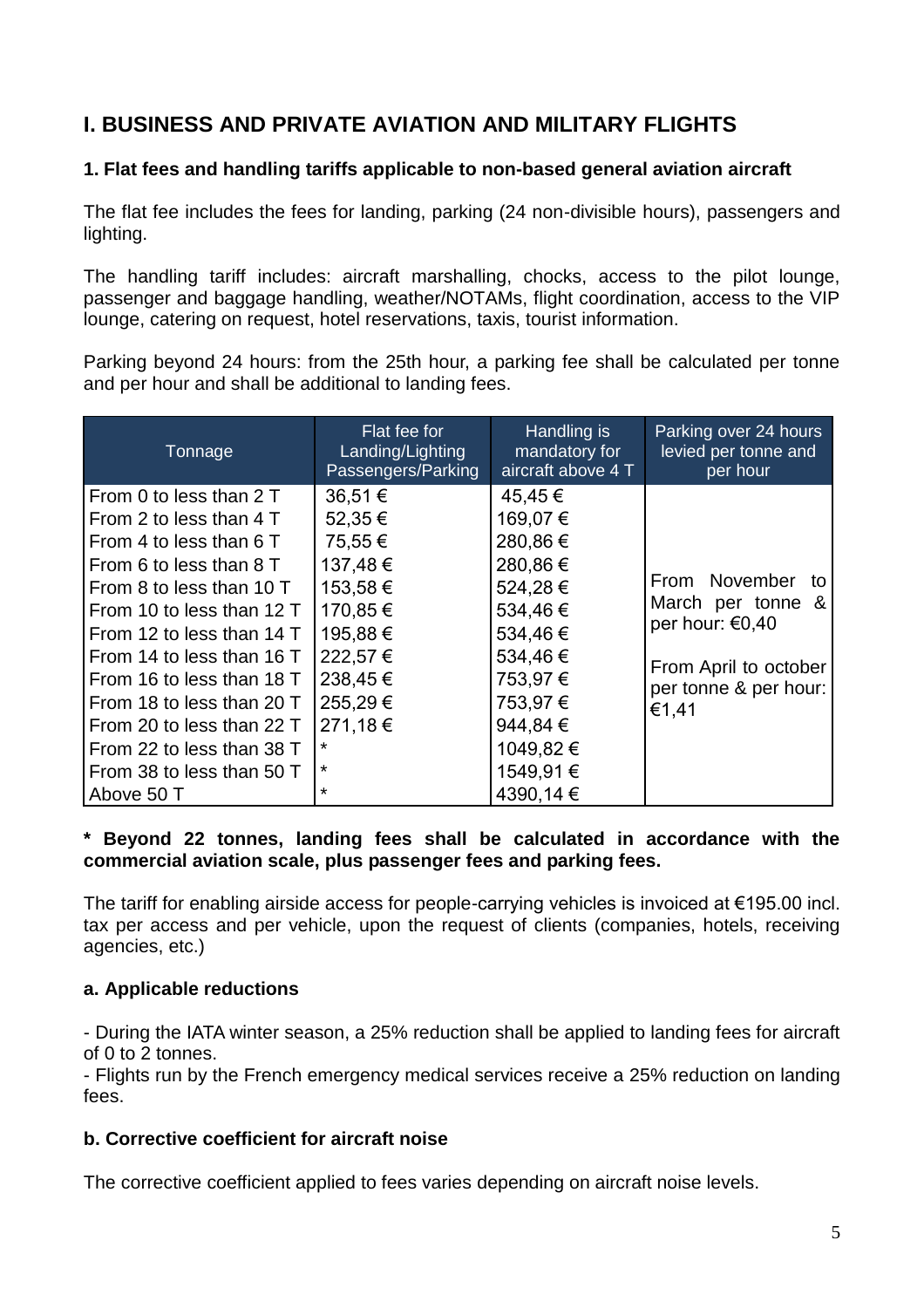It is applied to based, non-based and military aircraft:

Group 1:  $1.30 \times 1.0917 = 1.4192$ Group 2:  $1.20 \times 1.0917 = 1.3100$ Group 3:  $1.15 \times 1.0917 = 1.2555$ Group 4: 1.00 x 1.0917 = 1.0917 Group 5:  $0.85 \times 1.0917 = 0.9279$ 

# **2. Fees applicable to based aircraft weighing less than or equal to 6 tonnes and operated for non-commercial purposes (including military aircraft)**

An aircraft is deemed to be based if it is parked for more than 8 months of the year within the Biarritz-Pays Basque aerodrome and that parking must take place in an aircraft shelter charged extra. In addition, the aircraft must be declared by its owner to the services of Biarritz-Pays Basque Airport.

Special conditions may be granted for any commercial uses The landing fees shall be calculated based on the number of movements per aircraft per year.

| Tonnage       | Landing $\epsilon$ | Yearly parking $\epsilon$  |
|---------------|--------------------|----------------------------|
| From 0 to 1 T | €4,31              | €1 217,29                  |
| From 1 to 2 T | €6,46              | €1 217,29                  |
| From 2to 6 T  | €8,61              | €1 217,29                  |
| Above 6T      | $\star$            | Contact us for the parking |

**\*** Beyond 6 tonnes, landing fees shall be calculated in accordance with the commercial aviation scale

# **a. Applicable reductions**

For based flying clubs: Aéroclub Basque, Turbomeca, Dassault, a flat rate of 200 landings shall be applied per aircraft in the fleet of each of these flying clubs.

# **3. Various surcharges**

These surcharges shall be cumulative

| <b>Terminal opening hours</b>                                                                                            | IATA summer season: 9am-9pm<br>IATA winter season: 9am-6pm |
|--------------------------------------------------------------------------------------------------------------------------|------------------------------------------------------------|
| Surcharge for handling:                                                                                                  |                                                            |
| -on Sundays<br>-on bank holidays                                                                                         | 50%<br>50%                                                 |
| Extension of opening hours outside of the terminal's<br>opening hours, subject to approval from the airport<br>authority | 50%                                                        |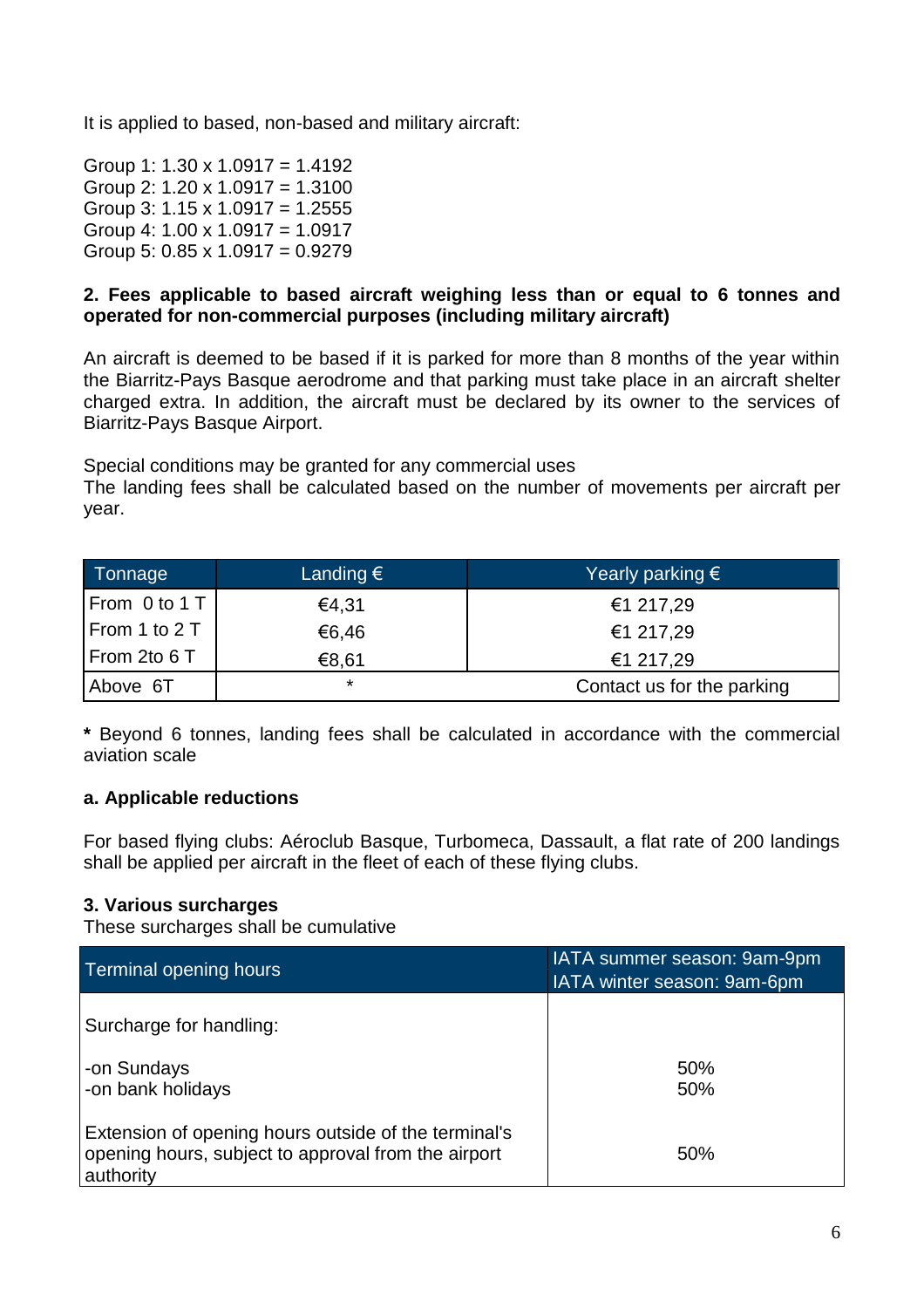For any cancellation of a scheduled flight, within 24 hours of arrival, cancellation fees will be charged according to the following conditions:

- Aircraft with no handling (less than 4T) : 100 % of the landing fee
- Aircraft with handling (from 4T) : 100% of the handling fee

In the absence of prior authorization (PPR) for parking, a flat fee of €100 excluding tax will be invoiced in addition to other services and benefits.

## **4. Deicing flat rate excluding VAT**

From 00 T to 07 tons : 700  $\epsilon$ From 07 T to 21 tons : 1 100 € From 21 T to 50 ons : 1 500 €

## **5. Aircraft exterior dry cleaning (HT)**

The technical cleaning service is carried out by hand, with approved products (Super Bee 210D Cleaner, microfiber wipes, Isopropyl alcohol: window / windscreen products, brushes for cleaning landing gear, etc. )

| Aircraft category<br><b>Wing Spans</b> | <b>Daytime</b><br><b>Service</b> | <b>Night</b><br><b>Service</b> | Sunday<br><b>Daytime</b><br>Service | Sunday<br><b>Night</b><br>Service | <b>Holiday</b><br><b>Daytime</b><br>Service | <b>Holiday</b><br><b>Night</b><br>Service |
|----------------------------------------|----------------------------------|--------------------------------|-------------------------------------|-----------------------------------|---------------------------------------------|-------------------------------------------|
| A                                      |                                  |                                |                                     |                                   |                                             |                                           |
| Less than 15m                          | 978                              | 1323                           | 1099                                | 1648                              | 1760                                        | 1979                                      |
| в                                      |                                  |                                |                                     |                                   |                                             |                                           |
| From 15 to 20 m                        | 1380                             | 1863                           | 1553                                | 2326                              | 2484                                        | 2795                                      |
| B+                                     |                                  |                                |                                     |                                   |                                             |                                           |
| From 20 to 24m                         | 1840                             | 2484                           | 2070                                | 3102                              | 3312                                        | 3726                                      |
|                                        |                                  |                                |                                     |                                   |                                             |                                           |
| Beyond 24 m                            | 2300                             | 3105                           | 2588                                | 3877                              | 4140                                        | 4658                                      |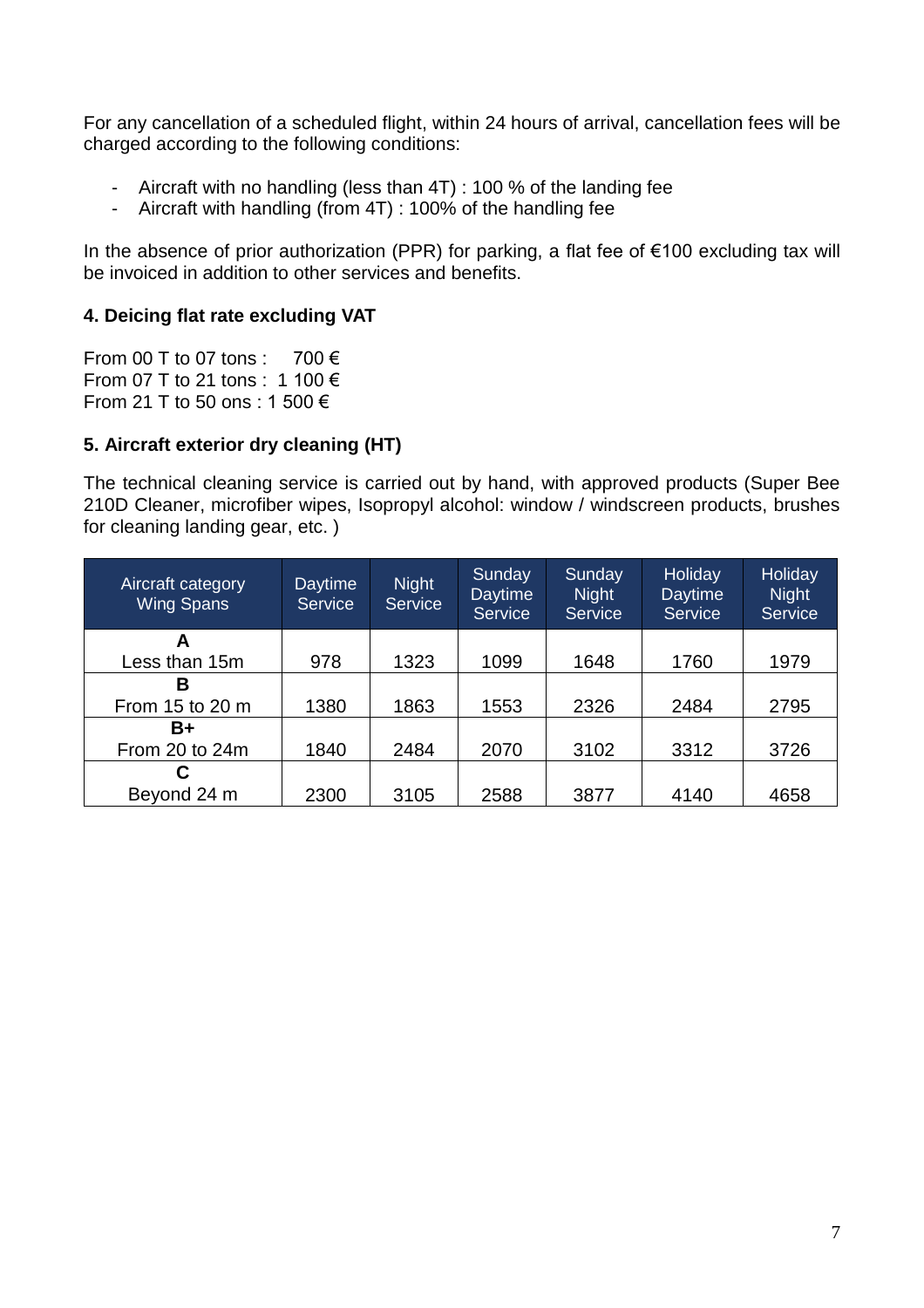# **II. COMMERCIAL AVIATION**

The category relates to aircraft operating scheduled routes or chartered flights, general aviation aircraft weighing more than 22 tonnes and military aircraft weighing more than 6 tonnes.

# **1. Taxes and fees for airport public service**

# **1.1. Landing fees including lighting**

| <b>Tonne</b>     | Rate $\epsilon$ | <b>Tonne</b> | Rate $\epsilon$ | <b>Tonne</b> | Rate $\epsilon$ | <b>Tonne</b> | Rate $\epsilon$ |
|------------------|-----------------|--------------|-----------------|--------------|-----------------|--------------|-----------------|
| 7                | 16,73€          | 51           | 137,00 €        | 95           | 334,70 €        | 139          | 563,45€         |
| 8                | 17,80 €         | 52           | 140,91 €        | 96           | 339,91 €        | 140          | 568,66€         |
| $\boldsymbol{9}$ | 18,83€          | 53           | 144,80 €        | 97           | 345,10€         | 141          | 573,86€         |
| 10               | 19,86€          | 54           | 148,70 €        | 98           | 350,30 €        | 142          | 579,03€         |
| 11               | 20,90€          | 55           | 152,62€         | 99           | 355,51€         | 143          | 584,26€         |
| 12               | 21,94 €         | 56           | 156,52€         | 100          | 360,70€         | 144          | 589,46€         |
| 13               | 22,98€          | 57           | 160,44 €        | 101          | 365,90€         | 145          | 594,64 €        |
| 14               | 24,02€          | 58           | 164,34 €        | 102          | 371,09€         | 146          | 599,86€         |
| 15               | 25,07€          | 59           | 168,24 €        | 103          | 376,30€         | 147          | 605,06€         |
| 16               | 26,10€          | 60           | 172,16 €        | 104          | 381,48€         | 148          | 610,24 €        |
| 17               | 27,14 €         | 61           | 176,05€         | 105          | 386,69€         | 149          | 615,46€         |
| 18               | 28,20€          | 62           | 179,95€         | 106          | 391,89€         | 150          | 620,66€         |
| 19               | 29,24 €         | 63           | 183,87 €        | 107          | 397,08€         | 151          | 625,84 €        |
| 20               | 30,27€          | 64           | 187,77 €        | 108          | 402,29€         | 152          | 631,04€         |
| 21               | 31,31 €         | 65           | 191,67 €        | 109          | 407,49€         | 153          | 636,26€         |
| 22               | 32,36€          | 66           | 195,58€         | 110          | 412,68 €        | 154          | 641,44 €        |
| 23               | 33,38€          | 67           | 199,48€         | 111          | 417,89€         | 155          | 646,64€         |
| 24               | 34,43€          | 68           | 203,39€         | 112          | 423,09€         | 156          | 651,87€         |
| 25               | 35,47€          | 69           | 207,30 €        | 113          | 428,28€         | 157          | 657,04 €        |
| 26               | 39,37€          | 70           | 211,20€         | 114          | 433,49€         | 158          | 662,24 €        |
| 27               | 43,28€          | 71           | 215,10€         | 115          | 438,69€         | 159          | 667,46€         |
| 28               | 47,19€          | 72           | 218,99€         | 116          | 443,88€         | 160          | 672,64 €        |
| 29               | 51,11€          | 73           | 222,91€         | 117          | 449,09€         | 161          | 677,84 €        |
| 30               | 55,00 €         | 74           | 226,81€         | 118          | 454,28€         | 162          | 683,05€         |
| 31               | 58,91 €         | 75           | 230,71€         | 119          | 459,48€         | 163          | 688,23€         |
| 32               | 62,81€          | 76           | 235,93€         | 120          | 464,67€         | 164          | 693,44 €        |
| 33               | 66,72€          | 77           | 241,10 €        | 121          | 469,88€         | 165          | 698,65€         |
| 34               | 70,63€          | 78           | 246,31€         | 122          | 475,07€         | 166          | 703,83€         |
| 35               | 74,52€          | 79           | 251,53€         | 123          | 480,27€         | 167          | 709,04 €        |
| 36               | 78,42€          | 80           | 256,70€         | 124          | 485,50€         | 168          | 714,25€         |
| 37               | 82,34 €         | 81           | 261,90 €        | 125          | 490,67€         | 169          | 719,43€         |
| 38               | 86,24 €         | 82           | 267,13€         | 126          | 495,87€         | 170          | 724,63€         |
| 39               | 90,13€          | 83           | 272,30 €        | 127          | 501,09€         | 171          | 729,81 €        |
| 40               | 94,05€          | 84           | 277,51 €        | 128          | 506,27€         | 172          | 735,03 €        |
| 41               | 97,95€          | 85           | 282,72 €        | 129          | 511,47 €        | 173          | 740,23 €        |
| 42               | 101,85 €        | 86           | 287,90 €        | 130          | 516,69€         | 174          | 745,40 €        |
| 43               | 105,75€         | 87           | 293,11 €        | 131          | 521,87 €        | 175          | 750,63€         |
| 44               | 109,68€         | 88           | 298,30 €        | 132          | 527,07€         | 176          | 755,83€         |
| 45               | 113,57 €        | 89           | 303,50 €        | 133          | 532,28€         | 177          | 761,01 €        |
| 46               | 117,46 €        | 90           | 308,71€         | 134          | 537,46€         | 178          | 766,23€         |
| 47               | 121,38 €        | 91           | 313,90 €        | 135          | 542,67 €        | 179          | 771,43€         |
| 48               | 125,29€         | 92           | 319,12€         | 136          | 547,85 €        | 180          | 776,61 €        |
| 49               | 129,18€         | 93           | 324,31 €        | 137          | 553,06 €        | 181          | 781,83 €        |
| 50               | 133,09€         | 94           | 329,50€         | 138          | 558,26€         | 182          | 787,02€         |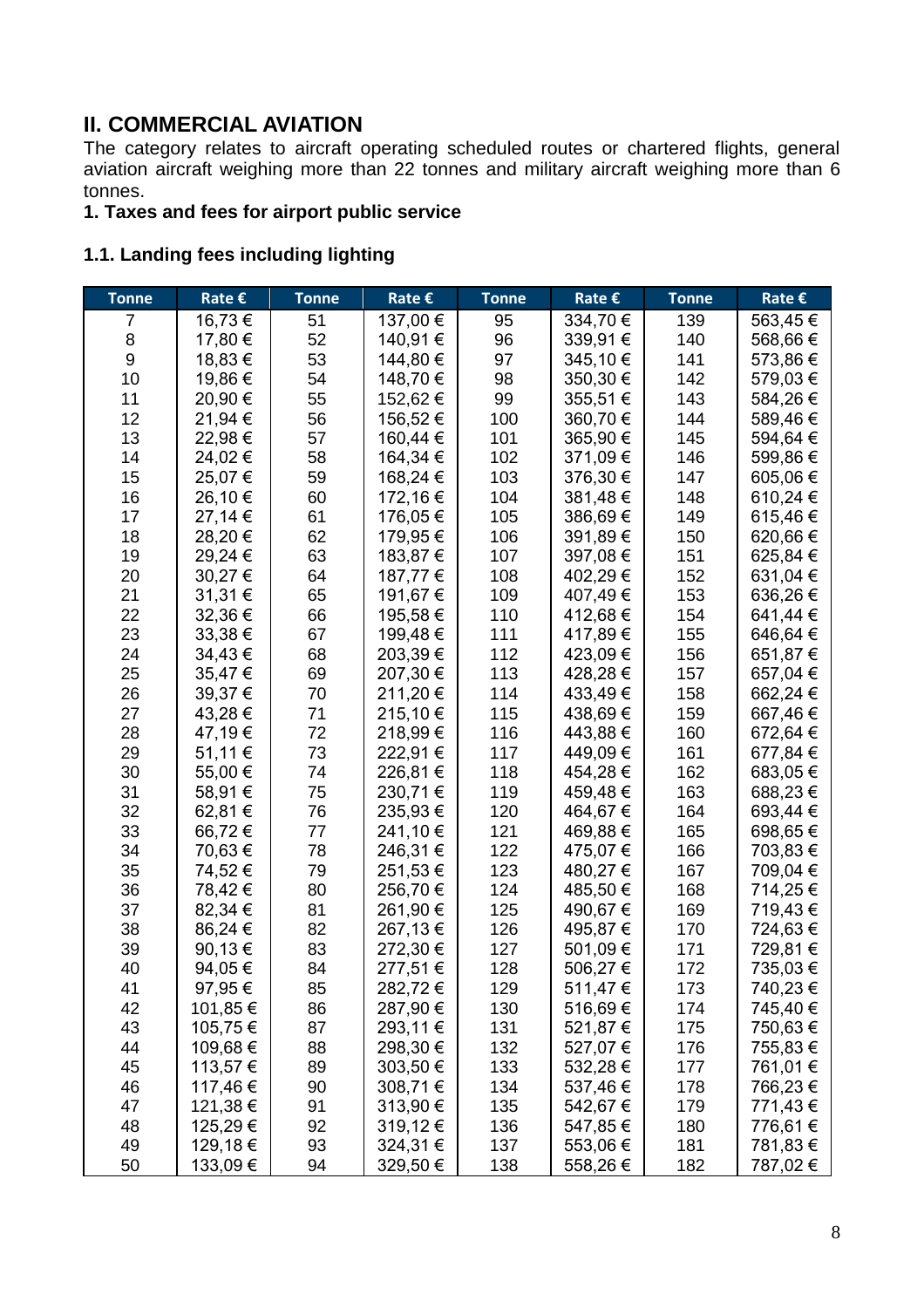| <b>Tonne</b> | Rate $\epsilon$ | <b>Tonne</b> | Rate $\epsilon$ | <b>Tonne</b> | Rate $\epsilon$ | <b>Tonne</b> | Rate €     |
|--------------|-----------------|--------------|-----------------|--------------|-----------------|--------------|------------|
| 183          | 792,21 €        | 221          | 989,80 €        | 259          | 1 187,35 €      | 297          | 1 384,92 € |
| 184          | 797,42€         | 222          | 994,97€         | 260          | 1 192,54 €      | 298          | 1 390,10 € |
| 185          | 802,62€         | 223          | 1 000,19 €      | 261          | 1 197,76 €      | 299          | 1 395,32 € |
| 186          | 807,81 €        | 224          | 1 005,40 €      | 262          | 1 202,95 €      | 300          | 1400,52€   |
| 187          | 813,01 €        | 225          | 1 010,57 €      | 263          | 1 208,14 €      | 301          | 1405,70€   |
| 188          | 818,23€         | 226          | 1 015,79€       | 264          | 1 213,36 €      | 302          | 1410,91€   |
| 189          | 823,41€         | 227          | 1 020,98 €      | 265          | 1 218,55 €      | 303          | 1416,12€   |
| 190          | 828,61 €        | 228          | 1 026,17 €      | 266          | 1 223,73 €      | 304          | 1421,30€   |
| 191          | 833,82€         | 229          | 1 031,39 €      | 267          | 1 228,94 €      | 305          | 1426,50€   |
| 192          | 839,01€         | 230          | 1 036,58 €      | 268          | 1 234,15 €      | 306          | 1 431,72 € |
| 193          | 844,21€         | 231          | 1 041,77 €      | 269          | 1 239,33 €      | 307          | 1436,90€   |
| 194          | 849,42€         | 232          | 1 046,99 €      | 270          | 1 244,55 €      | 308          | 1442,10€   |
| 195          | 854,60€         | 233          | 1 052,18 €      | 271          | 1 249,75 €      | 309          | 1447,32€   |
| 196          | 859,81€         | 234          | 1 057,36 €      | 272          | 1 254,93 €      | 310          | 1452,50€   |
| 197          | 865,02€         | 235          | 1 062,57 €      | 273          | 1 260,14 €      | 311          | 1457,70€   |
| 198          | 870,20€         | 236          | 1 067,78 €      | 274          | 1 265,35 €      | 312          | 1462,91€   |
| 199          | 875,40€         | 237          | 1 072,96 €      | 275          | 1 270,53 €      | 313          | 1468,11€   |
| 200          | 880,62€         | 238          | 1 078,18 €      | 276          | 1 275,74 €      | 314          | 1473,30€   |
| 201          | 885,80€         | 239          | 1 083,36 €      | 277          | 1 280,95 €      | 315          | 1478,51€   |
| 202          | 890,99€         | 240          | 1 088,56 €      | 278          | 1 286,13 €      | 316          | 1483,69€   |
| 203          | 896,20€         | 241          | 1 093,77 €      | 279          | 1 291,33 €      | 317          | 1488,90€   |
| 204          | 901,40 €        | 242          | 1 098,96 €      | 280          | 1 296,52 €      | 318          | 1494,10€   |
| 205          | 906,59€         | 243          | 1 104,16 €      | 281          | 1 301,74 €      | 319          | 1499,29€   |
| 206          | 911,80 €        | 244          | 1 109,37 €      | 282          | 1 306,93 €      | 320          | 1 504,50 € |
| 207          | 917,00 €        | 245          | 1 114,56 €      | 283          | 1 312,11 €      | 321          | 1 509,69 € |
| 208          | 922,19€         | 246          | 1 119,76 €      | 284          | 1 317,33 €      | 322          | 1 514,89 € |
| 209          | 927,40 €        | 247          | 1 124,97 €      | 285          | 1 322,53 €      | 323          | 1 520,09 € |
| 210          | 932,60 €        | 248          | 1 130,15 €      | 286          | 1 327,71 €      | 324          | 1 525,29 € |
| 211          | 937,79€         | 249          | 1 135,37 €      | 287          | 1 332,93 €      | 325          | 1 530,49 € |
| 212          | 943,00 €        | 250          | 1 140,57 €      | 288          | 1 338,13 €      | 326          | 1 535,69€  |
| 213          | 948,20€         | 251          | 1 145,74 €      | 289          | 1 343,31 €      | 327          | 1 540,90 € |
| 214          | 953,39€         | 252          | 1 150,97 €      | 290          | 1 348,53 €      | 328          | 1 546,10 € |
| 215          | 958,60€         | 253          | 1 156,17 €      | 291          | 1 353,72 €      | 329          | 1 551,31 € |
| 216          | 963,79€         | 254          | 1 161,34 €      | 292          | 1 358,91 €      | 330          | 1 556,52 € |
| 217          | 969,00€         | 255          | 1 166,56 €      | 293          | 1 364,13 €      | 331          | 1 561,72 € |
| 218          | 974,20€         | 256          | 1 171,77 €      | 294          | 1 369,32 €      | 332          | 1 566,93 € |
| 219          | 979,37€         | 257          | 1 176,94 €      | 295          | 1 374,50 €      | 333          | 1 572,14 € |
| 220          | 984,60€         | 258          | 1 182,16 €      | 296          | 1 379,72 €      | 334          | 1 577,35 € |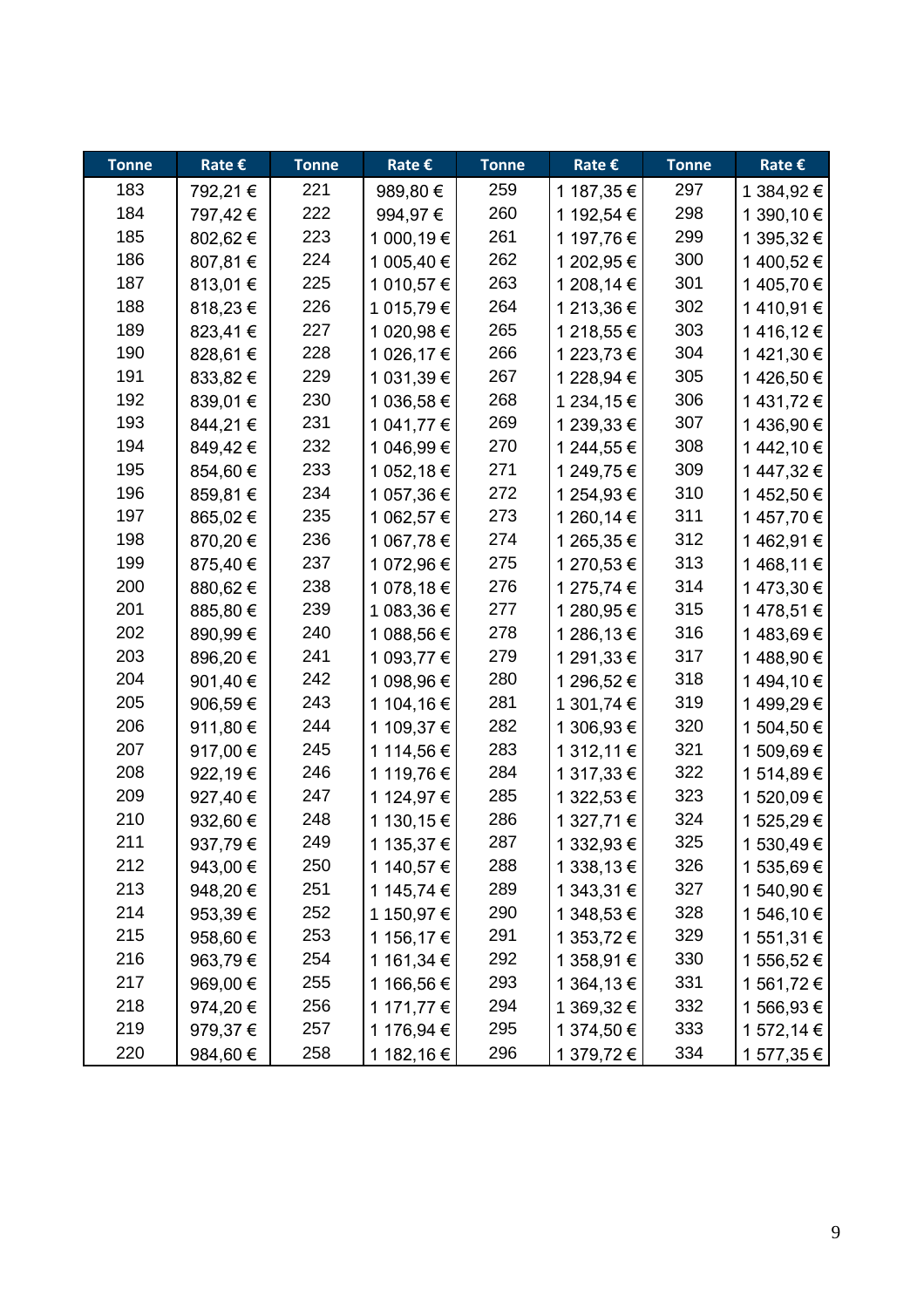The corrective coefficient applied to fees varies depending on the noise levels from aircraft weighing more than 6 tonnes:

Group 1: 1.30 x 1.0917 = 1.4192 Group 2: 1.20 x 1.0917 = 1.3100 Group 3: 1.15 x 1.0917 = 1.2555 Group 4: 1.00 x 1.0917 = 1.0917 Group 5:  $0.85 \times 1.0917 = 0.9279$ 

## **1.2. Parking fees**

A parking fee shall be levied on all aircraft, regardless of their type, beyond a grace period of 1 hour. This fee shall be calculated per tonne and per hour (rounded up): **€0.40**

#### **1.3. Passenger fees**

This fee is payable for the use of buildings and facilities used for passenger boarding, alighting and reception.

#### **a. Rate**

Per passenger: **€6.87** (including €0.84 for assistance for people with reduced mobility)

## **b. Exemptions**

Aircraft crew members, direct transit passengers (arriving and departing on the same flight number, passengers on an aircraft forced to return to the airport due to a technical incident, infants under two years of age.

# **1.4. Bridge fees**

Rate: **€20.00** per quarter of an hour (rounded up)

#### **1.5. Fixed converter fee**

Rate: **€20.00** per quarter of an hour (rounded up)

#### **2. Specific cases**

#### **a. Various surcharges**

| Terminal opening hours                                                       | From January to December: 5.30am-11pm |
|------------------------------------------------------------------------------|---------------------------------------|
| <b>Extension of opening hours outside of the</b><br>terminal's opening hours | €800.00                               |

#### **b. Applicable reductions**

Training flights: for training flights, non-based aircraft receive a 50% reduction on the flat landing fees.

#### **3. Airport tax (safety-security)**

Airport tax fixed by ministerial: **€9.70** from 1/04/2021 au 31/03/2022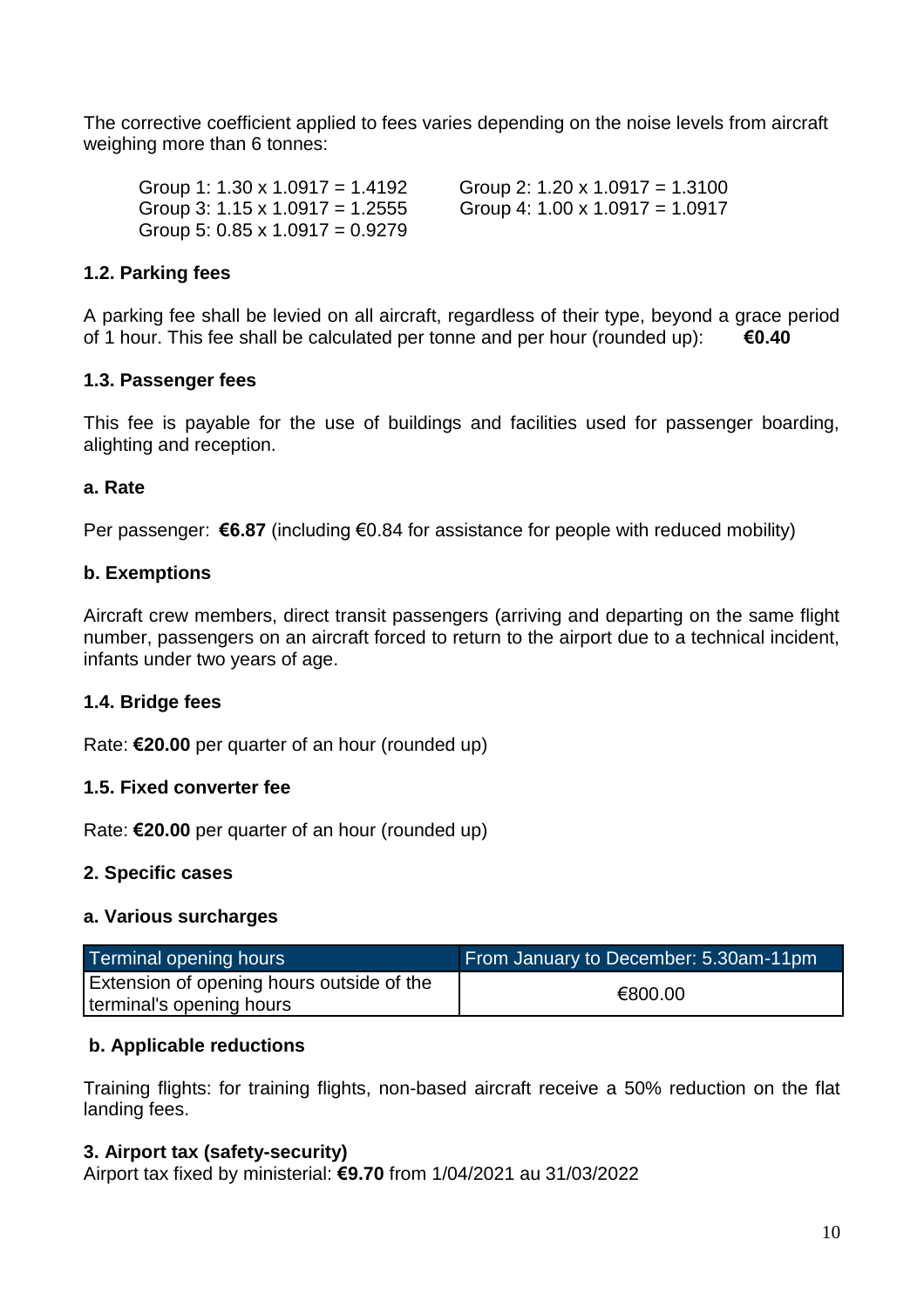# **4. Creation or development of new routes**

For creation or development of new routes, Biarritz-Pays Basque Airport can operate in the framework of the market economy operator principle. The financial support of Biarritz- Pays Basque Airport must be in accordance with the strategic and economic objectives of the Airport.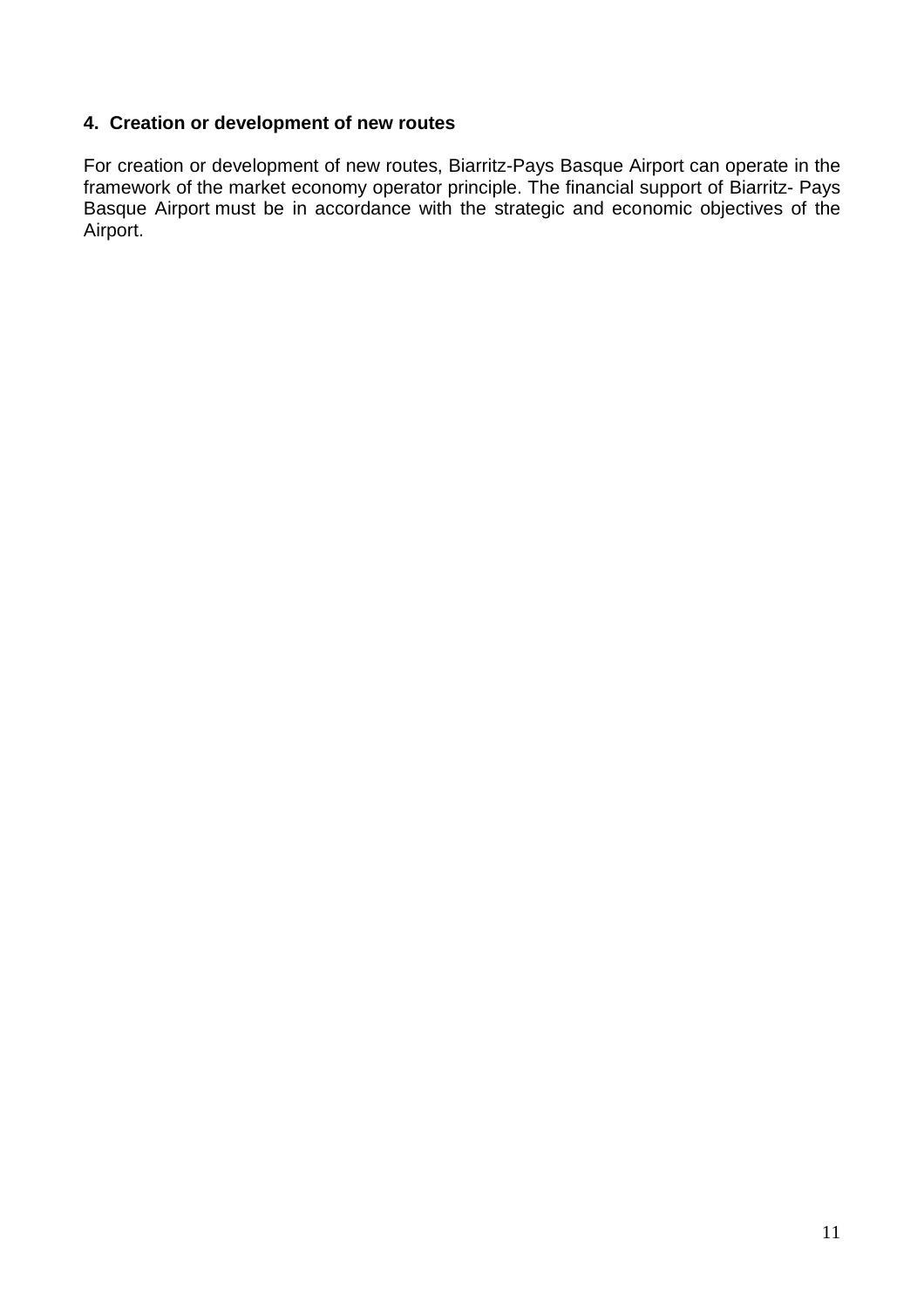# **III. OTHER ACTIVITIES (excl. VAT)**

| 1. Rental of land or buildings                                        |         |
|-----------------------------------------------------------------------|---------|
| a. Unserviced land<br>- per m2 per year                               | €3.83   |
| b. Serviced land<br>- per m2 per year                                 | €6.38   |
| c.Commercial area for car rental                                      |         |
| - per m2 per year                                                     | €90.90  |
| d. Yearly rental of buildings per m2/year                             |         |
| Maintenance building                                                  | €194.91 |
| Temporary buildings for use as offices, workshops, garages, shops     | €15.25  |
| Permanent buildings for use as offices, workshops, garages, shops     | €43.24  |
| Permanent outbuildings for similar use                                | €15.25  |
| Terminal space for commercial aviation<br>- per m2 per year           | €240.23 |
| Terminal space for business and private aviation<br>- per m2 per year | €185.92 |
| e. Rental of storerooms<br>- per m2 per year                          | €119.50 |

# **f. Rental of conference rooms and office**

| <b>Conference</b><br><b>rooms</b>  | <b>Equipments</b>                          | <b>Per</b><br>hour | <b>Half</b><br>day | <b>Day</b> |
|------------------------------------|--------------------------------------------|--------------------|--------------------|------------|
| <b>Paris</b><br>25 à 50 people     | video projector, screen                    |                    | 100,00€            | 150,00€    |
| Copenhague<br>20 people            | video projector, screen<br>visioconférence |                    | 90,00€             | 120,00€    |
| <b>Dublin</b><br>people<br>6       | TV screen,<br>visioconference              | 30,00 €            | 70,00 €            | 90,00€     |
| <b>Madrid</b><br>people<br>$2 - 3$ | no equipment                               | 20,00 €            | 50,00€             | 70,00 €    |

For subcontractors, partners, and tenants working at the airport, a 50% discount is applied for meeting room and office rentals.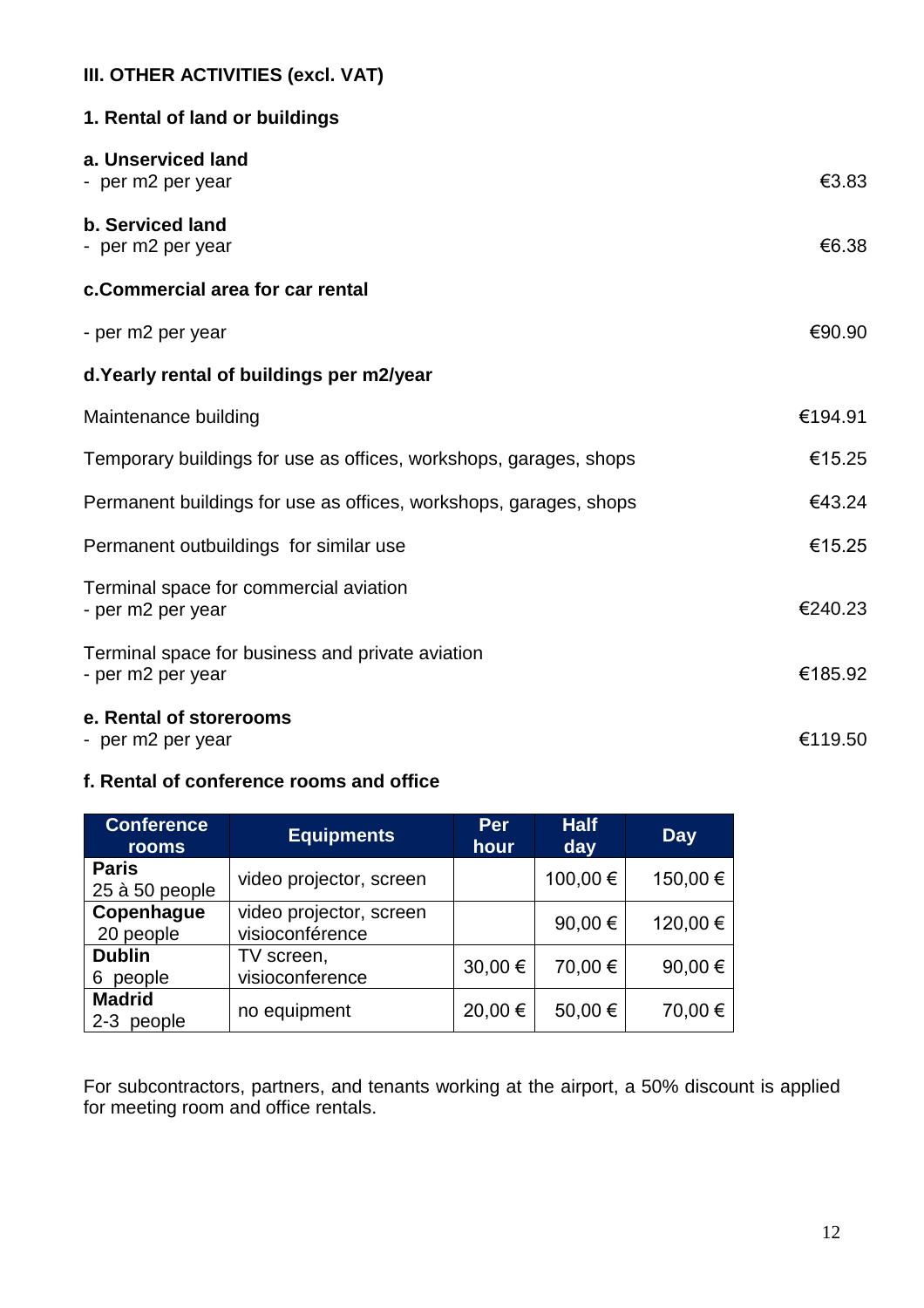# **g. Terminal space for special event**

| - per m2 per year                                                                                                                     | €1.32   |
|---------------------------------------------------------------------------------------------------------------------------------------|---------|
| h. Miscellaneous rentals                                                                                                              |         |
| - Standard desk in the terminal per hour                                                                                              | €17.27  |
| - Dedicated check-in desk (per flight and desk)<br>staff included                                                                     | €94.64  |
| - Customised display on the airport's information screens<br>for departures and/or arrivals and/or boarding (per flight and per desk) | €107.02 |

#### **2. Fees levied for permission to film and/or take photographs and/or make sound recordings (excl. VAT)**

Films and photos, hourly rate  $\epsilon$ 114.35

#### **Exemptions**

Fee exemptions are generally granted if the filming/photography is for non-commercial purposes. In particular, exemptions are given when filming/photography is intended for general information purposes (press, radio, television, company newspapers) and when requested by French administrative bodies, large national charitable organisations schemes and large national and international clubs, subject to an assessment of its suitability and appropriateness.

Filming/photography permission is granted to air carriers for the purpose of shooting images (using handheld reporter-style devices only) to do with current events which directly concern them, aeronautical manufacturers and companies working in the airport that request shooting permission under the same terms and for the same purposes Passengers, visitors and accompanying persons may take photos/films for private use only.

#### **3. Miscellaneous services (excl. VAT)**

#### **a. Water and electricity**

Supply: by agreement with management or by direct invoicing from the service provider

#### **b. Private telephone**

By agreement with management or by direct invoicing from the service provider

#### **c. Rental fees for offices in the terminal (excl. VAT)**

By agreement with management or by direct invoicing from the service provider As a general rule, all requests for the provision of services or supplies not specified above are negotiated with the user or are invoiced based on the amount paid out by the airport, plus 15% to cover general operating costs.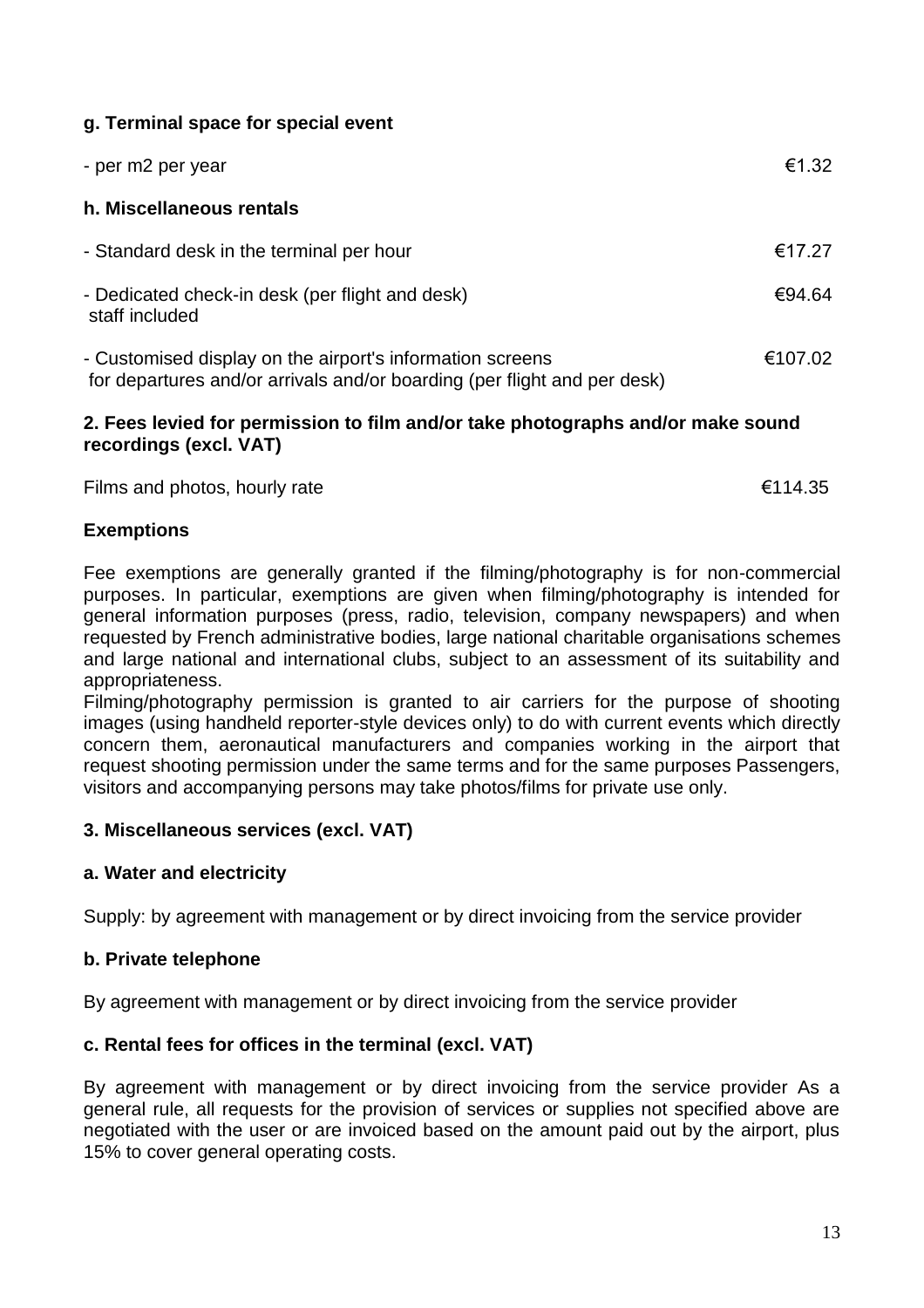# **d. Handling equipment (CACES 3B permit is mandatory)**

| Boom lift 12.20 m (without driver) per day (120AET)<br>Boom lift 10.00 m (without driver) per day (105 VRJ)<br>Forklift truck 2.5 T with driver per day | €166.98<br>€103.30<br>€204.32        |
|---------------------------------------------------------------------------------------------------------------------------------------------------------|--------------------------------------|
| e. Staffing (excl. VAT/hour)                                                                                                                            |                                      |
| Qualified maintenance staff<br>Handler<br>Personalised accompaniment<br>Duty station manager                                                            | €59.05<br>€51.73<br>€70.82<br>€83.99 |
| f. Item storage(incl. VAT)                                                                                                                              | €3.50                                |
| g. Sale of a plastic bag for luggage (incl. VAT)                                                                                                        | €1.50                                |
| h. Sale of a cardboard box to transport bikes (incl. VAT)                                                                                               | €11.50                               |
| i. Lost and found (incl. VAT)                                                                                                                           |                                      |
| Processing fee for any object<br>Processing fee for electronic devices                                                                                  | € $9.00$<br>€12.00                   |

# **4. Fees for public car parks (incl. VAT)**

# **a. Yearly season ticket**

| <b>Subscription</b>           | <b>P2 Confort</b> | <b>P4 Premium</b> | <b>P5</b><br><b>Longue Durée</b> |
|-------------------------------|-------------------|-------------------|----------------------------------|
| For passengers                | 1 188,00 €        | 1 560,00 €        |                                  |
| For airline cabin crew        |                   |                   | 580,00 €                         |
| Remplacement magnetic<br>card | 12,00 €           | 12,00 €           | 12,00 €                          |

# **b. Lost tickets (incl. VAT)**

If a vehicle's licence plate is not recognised when leaving the carpark and no ticket is presented, a lost ticket charge is applied based on the following fee schedule:

| Carparks P0, P3, and P5               | €60.00  |
|---------------------------------------|---------|
| Carparks P1, P2, and Express drop-off | €100.00 |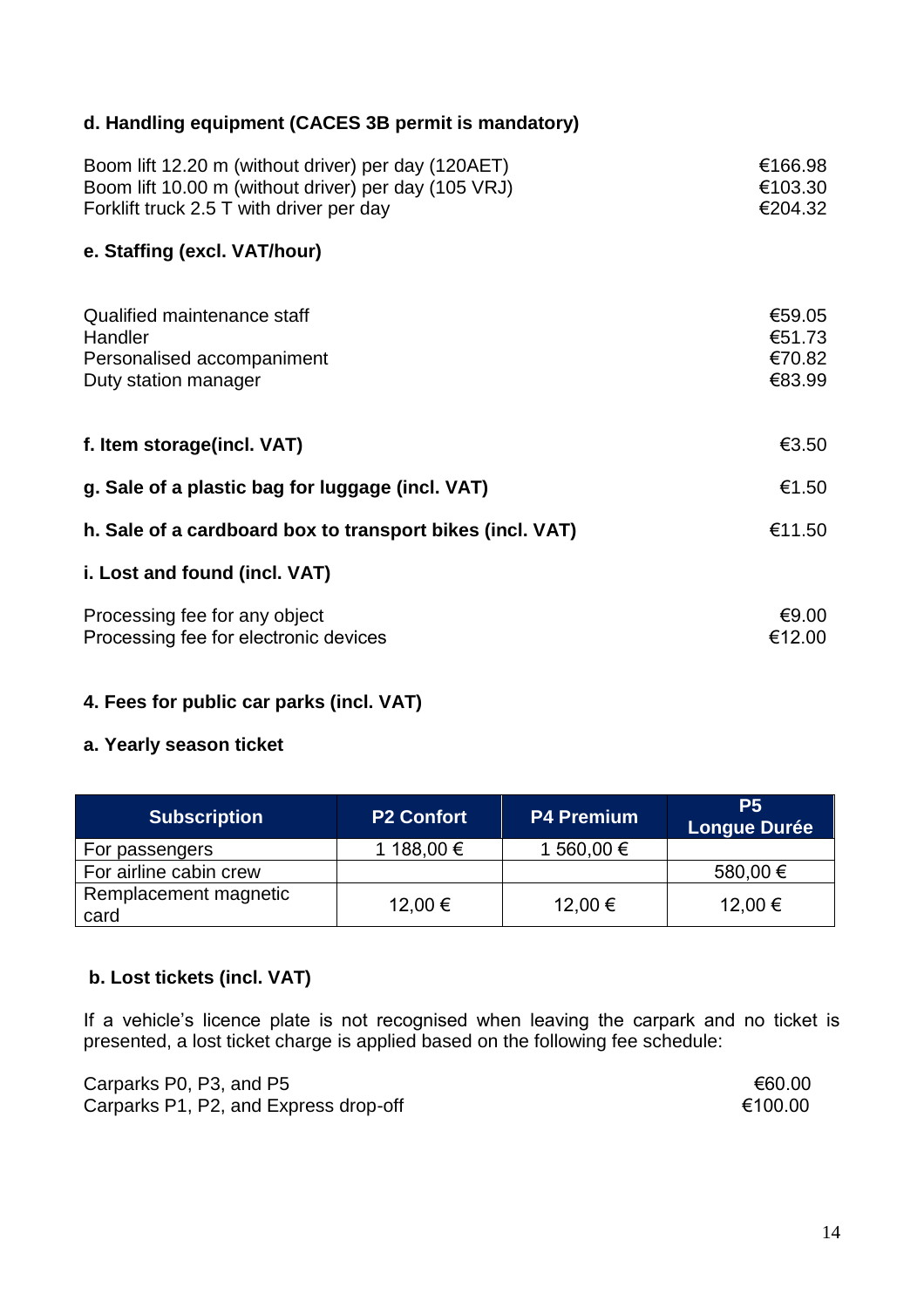# **c. Non-season ticket prices**

| <b>Rate</b>     | Pick up    | P1 & P2        | <b>P4</b>      | <b>PO &amp; P3</b> | P <sub>5</sub>         |
|-----------------|------------|----------------|----------------|--------------------|------------------------|
|                 | drop off   | <b>Confort</b> | <b>Premium</b> | Long stay          | Long stay              |
|                 |            |                |                |                    | only online<br>booking |
| $0$ to $7$ mn   | $0,00 \in$ | $0,00 \in$     | 15,20€         | 1,00 €             |                        |
| 7 to 15 mn      | 1,50 €     | $0,00 \in$     | 15,30€         | 1,50 €             |                        |
| 15 mn to 30 min | $3,00 \in$ | 2,10€          | 15,40 €        | 2,10 €             |                        |
| 30 mn to 45 mn  | 4,50 €     | $3,60 \in$     | 15,50€         | 3,60 €             |                        |
| 45 mn to 1h     | $6,00 \in$ | 4,10€          | 15,60 €        | 4,10€              |                        |
| 1h to 1h15      | 7,50 €     | 4,60 €         | 15,70 €        | 4,60 €             |                        |
| 1h15 to 1h30    | $9,00 \in$ | 5,10 €         | 15,80 €        | 5,10€              |                        |
| 1h30 to 1h45    | 10,50 €    | 5,60€          | 15,90 €        | 5,60 €             |                        |
| 1h45 to 2h00    | 12,00 €    | 5,80€          | 16,00 €        | 5,80€              |                        |
| 2h00 to 2h15    | 13,50 €    | $6,00 \in$     | 16,10€         | 12,00 €            |                        |
| 2h15 to 2h30    | 15,00 €    | 6,20€          | 16,20€         | 12,10€             |                        |
| 2h30 to 2h45    | 16,50 €    | $6,40 \in$     | 16,30 €        | 12,20€             |                        |
| 2h45 to 3h00    | 18,00 €    | $6,60 \in$     | 16,40€         | 12,30 €            |                        |
| 3h00 to 3h15    | 19,50 €    | $6,80 \in$     | 16,50 €        | 12,40 €            |                        |
| 3h15 to 3h30    | 21,00 €    | 7,00 €         | 16,60 €        | 12,50 €            |                        |
| 3h30 to 3h45    | 22,50 €    | 7,20 €         | 16,70 €        | 12,60 €            |                        |
| 3h45 to 4h00    | 24,00 €    | 7,40 €         | 16,80€         | 12,70 €            |                        |
| 4h00 to 4h15    | 25,50€     | 7,60 €         | 16,90 €        | 12,80 €            |                        |
| 4h15 to 4h30    | 27,00 €    | 7,80 €         | 17,00 €        | 12,90 €            |                        |
| 4h30 to 4h45    | 28,50€     | $8,00 \in$     | 17,10 €        | 13,00 €            |                        |
| 4h45 to 5h00    | 30,00 €    | 8,20 €         | 17,20 €        | 13,10 €            |                        |
| 5h00 to 5h15    | 41,50€     | 8,40 €         | 17,30 €        | 13,20€             |                        |
| 5h15 to 5h30    | 42,50 €    | 8,60 €         | 17,40 €        | 13,30 €            |                        |
| 5h30 to 5h45    | 43,50€     | $8,80 \in$     | 17,50 €        | 13,40 €            |                        |
| 5h45 to 6h00    | 44,50 €    | $9,00 \in$     | 17,60 €        | 13,50€             |                        |
| 6h00 to 6h15    | 45,50€     | 9,20€          | 17,70€         | 13,60€             |                        |
| 6h15 to 6h30    | 46,50€     | 9,40€          | 17,80 €        | 13,70€             |                        |
| 6h30 à 6h45     | 47,50 €    | $9,60 \in$     | 17,90 €        | 13,80 €            |                        |
| 6h45 to 7h00    | 48,50 €    | 9,80€          | 18,00 €        | 13,90€             |                        |
| 7h00 to 7h15    | 49,50 €    | 10,00 €        | 18,10 €        | 14,00 €            |                        |
| 7h15 to 7h30    | 50,50 €    | 10,20 €        | 18,20 €        | 14,10 €            |                        |
| 7h30 to 7h45    | 51,50€     | 10,40 €        | 18,30 €        | 14,20 €            |                        |
| 7h45 to 8h00    | 52,50€     | 10,60 €        | 18,40 €        | 14,30 €            |                        |
| 8h00 to 8h15    | 53,50€     | 10,80 €        | 18,50€         | 14,40 €            |                        |
| 8h15 to 8h30    | 54,50€     | 11,00 €        | 18,60 €        | 14,50 €            |                        |
| 8h30 to 8h45    | 55,50€     | 11,20 €        | 18,70€         | 14,60€             |                        |
| 8h45 to 9h00    | 56,50 €    | 11,40 €        | 18,80€         | 14,70€             |                        |
| 9h00 to 9h15    | 57,50 €    | 11,60 €        | 18,90 €        | 14,80€             |                        |
| 9h15 to 9h30    | 58,50 €    | 11,80 €        | 19,00 €        | 14,90 €            |                        |
| 9h30 to 9h45    | 59,50 €    | 12,00 €        | 19,10 €        | 15,00 €            |                        |
| 9h45 to 10h00   | 60,50€     | 12,20 €        | 19,20€         | 15,10€             |                        |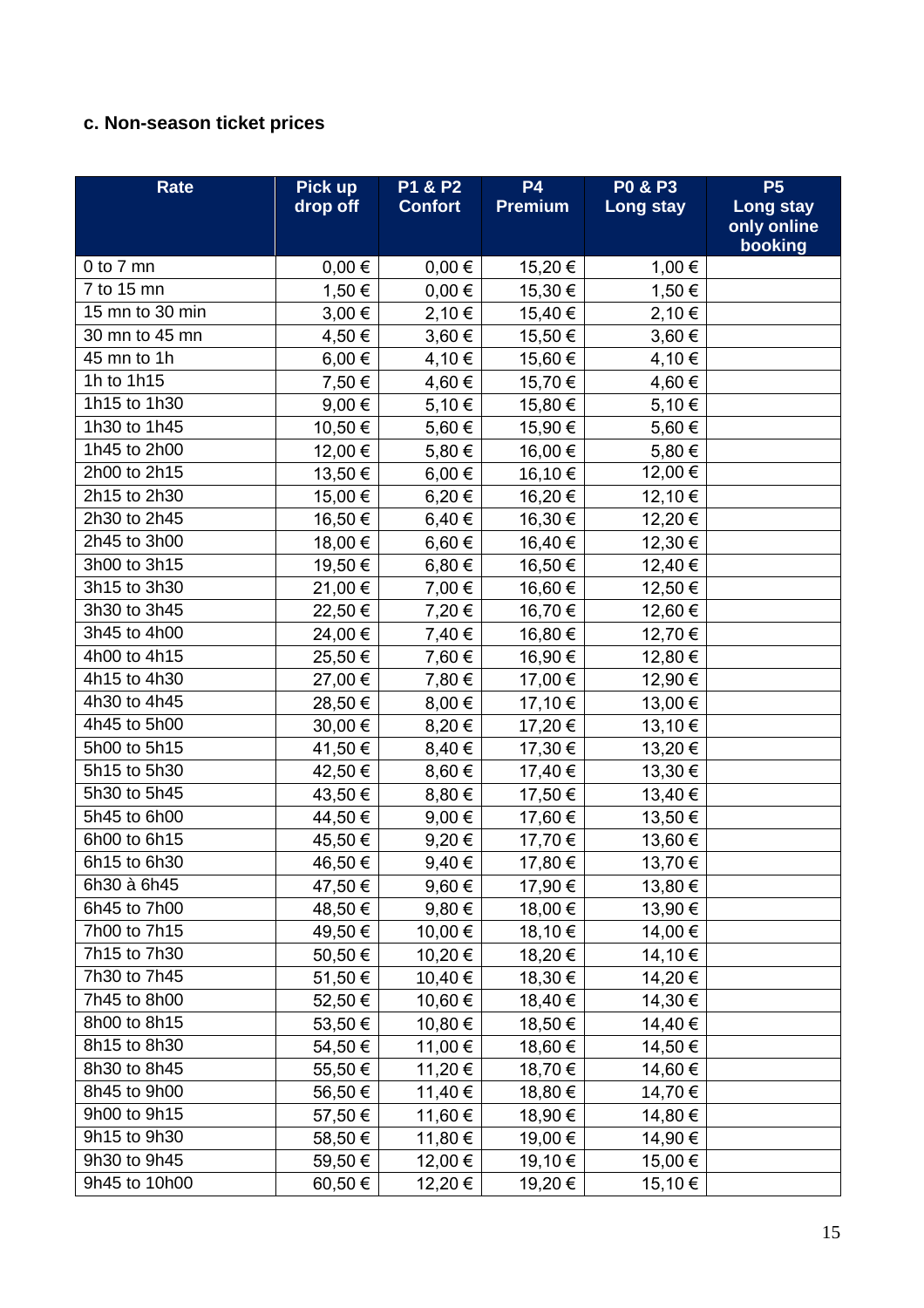| 10h00 to 10h15     | 61,50 €  | 12,40 €  | 19,30 €  | 15,20 €  |          |
|--------------------|----------|----------|----------|----------|----------|
| 10h15 to 10h30     | 62,50 €  | 12,60 €  | 19,40 €  | 15,30 €  |          |
| 10h30 to 10h45     | 63,50€   | 12,80 €  | 19,50 €  | 15,40€   |          |
| 10h45 to 11h00     | 64,50 €  | 13,00 €  | 19,60 €  | 15,50€   |          |
| 11h00 to 11h15     | 65,50€   | 13,20 €  | 19,70€   | 15,60€   |          |
| 11h15 to 11h30     | 66,50€   | 13,40 €  | 19,80€   | 15,70€   |          |
| 11h30 to 11h45     | 67,50€   | 13,60 €  | 19,90€   | 15,80€   |          |
| 11h45 to 12h00     | 68,50€   | 13,80 €  | 20,00 €  | 15,90 €  |          |
| 12h00 to 24h00     | 77,50 €  | 16,00 €  | 20,10 €  | 16,00 €  |          |
| 2 days             | 78,60 €  | 27,00 €  | 34,00 €  | 24,00 €  |          |
| 3 days             | 114,00 € | 38,00 €  | 49,40 €  | 34,00 €  |          |
| 4 days             | 144,00 € | 49,00 €  | 62,40 €  | 44,00 €  |          |
| 5 days             | 174,00 € | 60,00 €  | 75,40 €  | 49,00 €  | 35,00 €  |
| 6 days             | 198,00 € | 70,00 €  | 85,80 €  | 54,00 €  | 35,00 €  |
| 7 days             | 222,00 € | 80,00 €  | 96,20€   | 59,00 €  | 35,00 €  |
| 8 days             | 246,00 € | 90,00 €  | 106,60 € | 64,00€   | 40,00 €  |
| 9 days             | 270,00 € | 100,00 € | 117,00 € | 69,00€   | 45,00 €  |
| 10 days            | 294,00 € | 110,00 € | 127,40 € | 74,00 €  | 50,00 €  |
| 11 days            | 324,00 € | 120,00 € | 140,40 € | 79,00 €  | 55,00 €  |
| 12 days            | 354,00 € | 130,00 € | 153,40 € | 84,00 €  | 60,00 €  |
| 13 days            | 384,00 € | 140,00 € | 166,40 € | 89,00 €  | 65,00 €  |
| 14 days            | 414,00 € | 150,00 € | 179,40 € | 94,00€   | 70,00 €  |
| 15 days            | 444,00 € | 160,00 € | 192,40 € | 99,00€   | 75,00 €  |
| 16 days            | 474,00 € | 170,00 € | 205,40 € | 104,00 € | 80,00€   |
| 17 days            | 504,00 € | 180,00 € | 218,40 € | 109,00 € | 85,00 €  |
| 18 days            | 534,00 € | 190,00 € | 231,40 € | 114,00 € | 90,00 €  |
| 19 days            | 564,00 € | 200,00 € | 244,40 € | 119,00 € | 95,00 €  |
| 20 days            | 594,00 € | 210,00 € | 257,40 € | 124,00 € | 100,00 € |
| 21 days            | 624,00 € | 220,00 € | 270,40€  | 129,00 € | 105,00 € |
| 22 days            | 654,00 € | 230,00 € | 283,40 € | 134,00 € | 110,00 € |
| 23 days            | 684,00 € | 240,00 € | 296,40 € | 139,00 € | 115,00 € |
| 24 days            | 714,00 € | 250,00 € | 309,40 € | 144,00 € | 120,00 € |
| 25 days            | 744,00 € | 260,00 € | 322,40 € | 149,00 € | 125,00 € |
| 26 days            | 774,00 € | 270,00 € | 335,40 € | 154,00 € | 130,00 € |
| 27 days            | 804,00 € | 280,00 € | 348,40 € | 159,00 € | 135,00 € |
| 28 days            | 834,00 € | 290,00 € | 361,40 € | 164,00 € | 140,00 € |
| 29 days            | 864,00 € | 300,00 € | 374,40 € | 169,00 € | 145,00 € |
| 30 days            | 894,00 € | 310,00 € | 387,40 € | 174,00 € | 150,00 € |
| 31 days            | 924,00 € | 320,00 € | 400,40 € | 179,00 € | 155,00 € |
| Per additional day | 30,00€   | 10,00€   | 13,00€   | 5,00€    | 5,00 €   |

# **d. Online booking fees (incl. VAT)**

Per reservation  $63.00$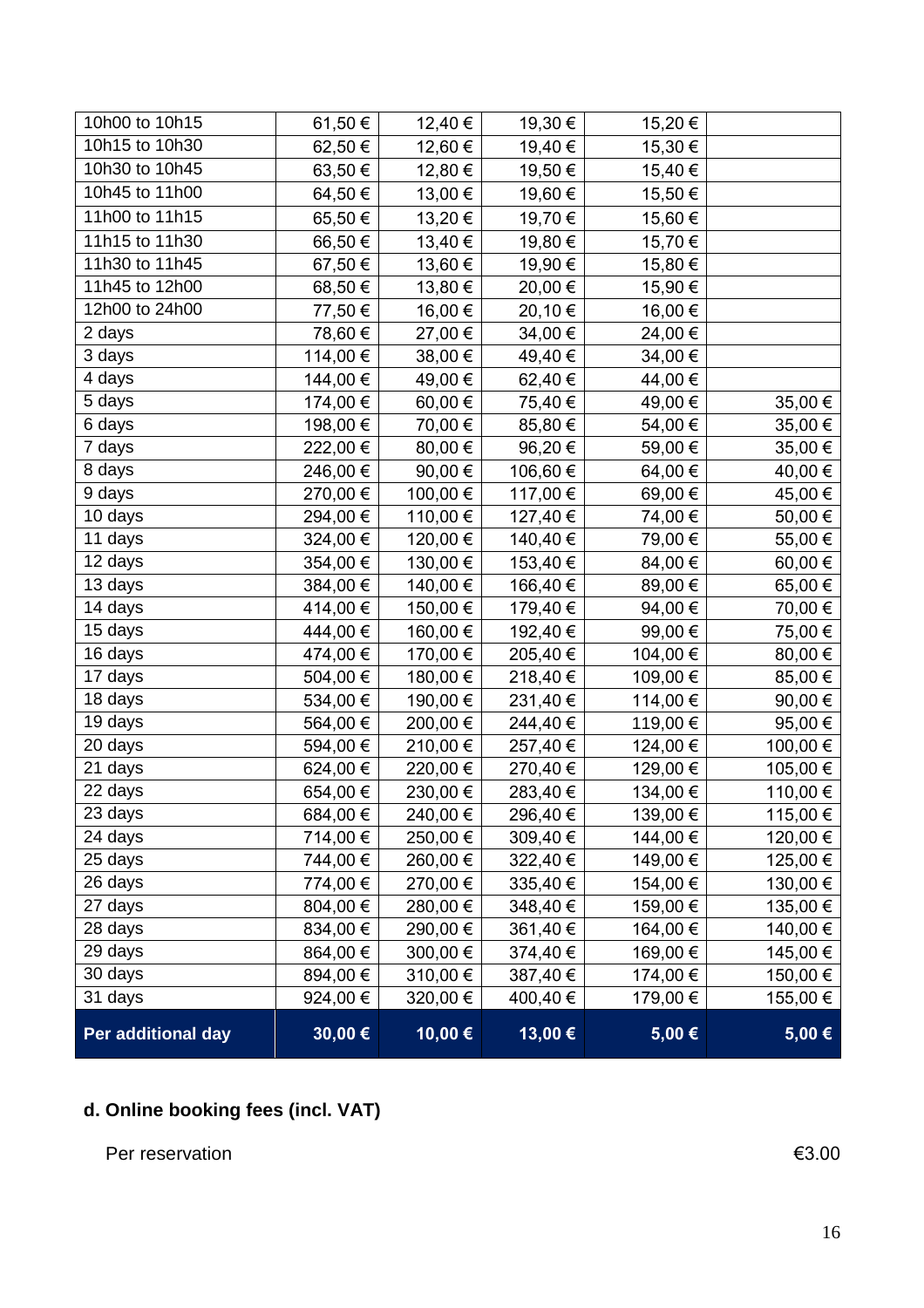|  |  |  |  |  |  |  |  | 5. Parking fees for car rental companies (excl. tax) |  |
|--|--|--|--|--|--|--|--|------------------------------------------------------|--|
|--|--|--|--|--|--|--|--|------------------------------------------------------|--|

| - per place per year | € 820.00 |
|----------------------|----------|
|                      |          |

#### **6. Parking fees for rental vehicles, car park P5 (excl. VAT)**

| Per spot and per indivisible period |         |
|-------------------------------------|---------|
| - Winter (from November to March)   | €90.00  |
| - Summer (from April to October)    | €240.00 |

# **7. Parking fees for companies engaged in permanent activities on the site (excl. tax)**

- Excluding car rental companies per place per year €196.81

\* Season tickets are strictly personal; lending the card to another person is an infringement of the car park rules and may lead to the suspension of the season ticket.

#### **8. Parking fees for special events (incl. tax)**

- Parking space privatisation: an increase of 30% of the public parking price will be applicable

-Charter flight: a discount of 60% will be applicable for the passenger vehicles parking

The Biarritz-Pays Basque Airport holds commercial events (e.g., contests and random drawings) and may provide free parking as a way to thank its customers for their loyalty.

# **9. Access to the taxi and chauffeured vehicles station (excl. VAT)**

#### Access fee per vehicle  $\epsilon$ 202.18

As our trusted partners, professional drivers agree to comply with the provisions of the Airport's quality charter for chauffeured vehicles and the internal regulation of the Airport's order of the prefect for taxis with parking authorisation and reserved taxis.

#### **10. Bus station (excl. tax)**

Parking fees will be applicable for all public transport vehicles

Urban and interurban lines  $\epsilon$ 0.81

\* Price revisable on the basis of actual costs and the number of passages

| <b>Freely organized servicing</b>   |       |
|-------------------------------------|-------|
| More than 2 500 touch per year      | €4.00 |
| Between 500 and 2500 touch per year | €4.50 |
| Less than 500 touch per year        | €5.00 |

# **11. Access Badge**

| г |
|---|
|---|

 $\mathsf{Badge} \hspace{1.5cm} \in 10.00$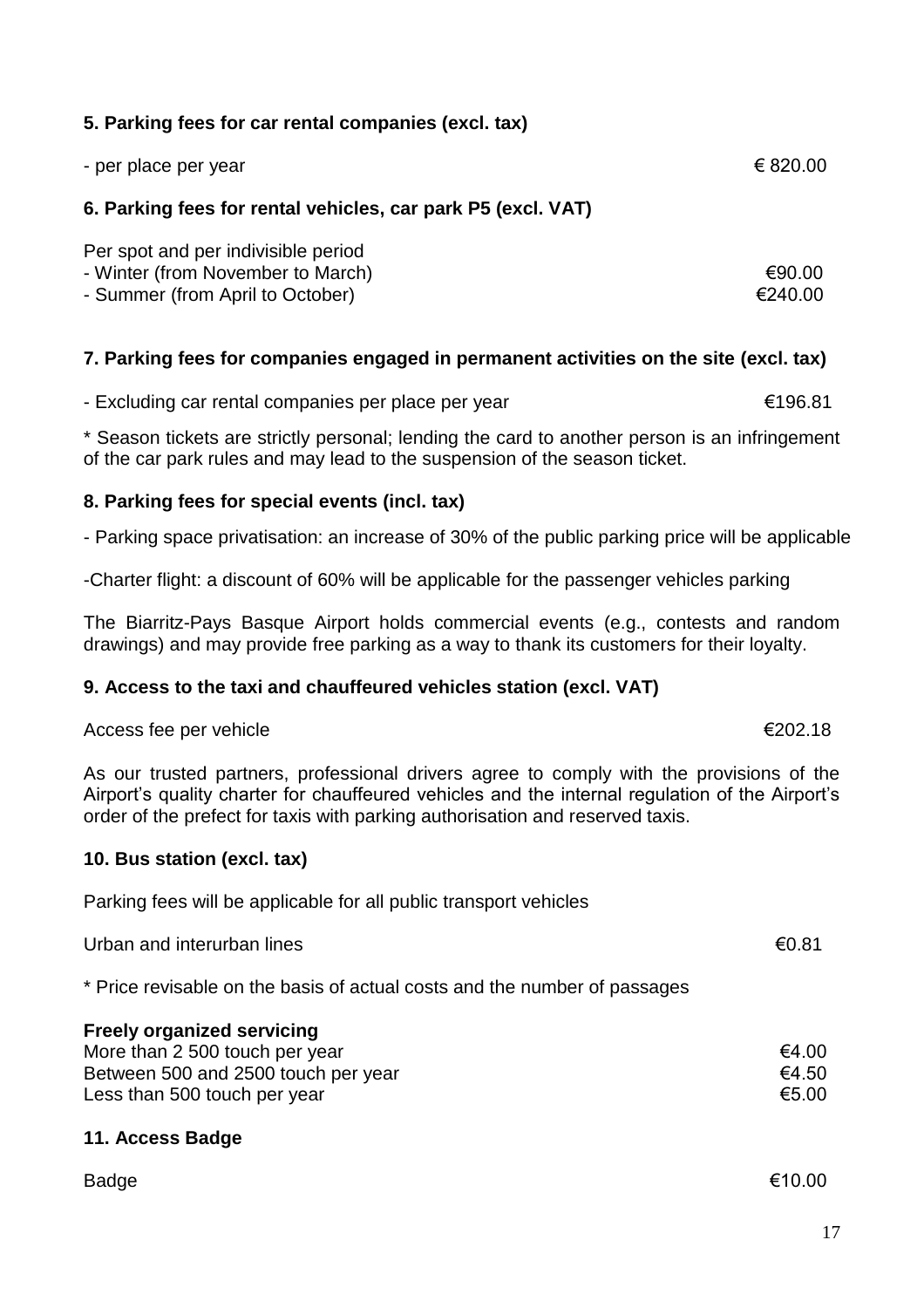# **V. SPECIAL CONDITIONS**

**1. Insurance:** Disclaimer and Limitation of Liability.

Regardless of the cause, the Airport's potential liability shall be limited to direct losses only and shall exclude non-material losses whether consequential or non-consequential, up to the contractual limits of the insurance policies taken out.

- Ground handling operations are governed by the provisions in the IATA SGHA 2008/2013 standard contract, particularly in article 8 on Liability and Indemnity.

- Aircraft or motorised land vehicles parked at the Airport remain under the full responsibility of their owner or possessor, with the airport operator in no way accepting the responsibility of looking after such aircraft or vehicles.

-Occupancy of public airport territory is dependent on the issuance by the Airport of a permit for temporary occupancy.

#### **2. Invoice payment**

For all companies and individuals, the charges and fees for the provision of services are, in principle, to be paid in cash upon presentation of the bill and issuance of a receipt.

However, a request to open a Customer account can be made to the airport manager.

The opening of an account may be considered in cases where:

- The billed services are of a permanent nature,
- The invoice amounts warrant the holding of an account,
- The operator has a sufficient guarantee for the payment of invoices.

Invoicing costs: When an invoice is created, invoicing costs amounting to €7.62 excl. tax are applied to cover the administrative costs of drafting and sending the invoice.

Surcharge for failure to pay in cash: if a company or individual without a customer account fails to pay the charges and fees for the provision of services in cash, a fixed sum of  $\epsilon$ 20 excl. tax will be applied in addition to the abovementioned invoicing costs.

#### **3. Methods of payment**

Payment may be made by the following methods:

- By cash.

- By bank or postal check, including Eurocheques, made out to «TRESORIER ANGLET ADOUR OCEAN».

- By Visa bank card or AMEX for pour business and private aviation

- By bank transfer to the **Banque de France** account, details of which are given below: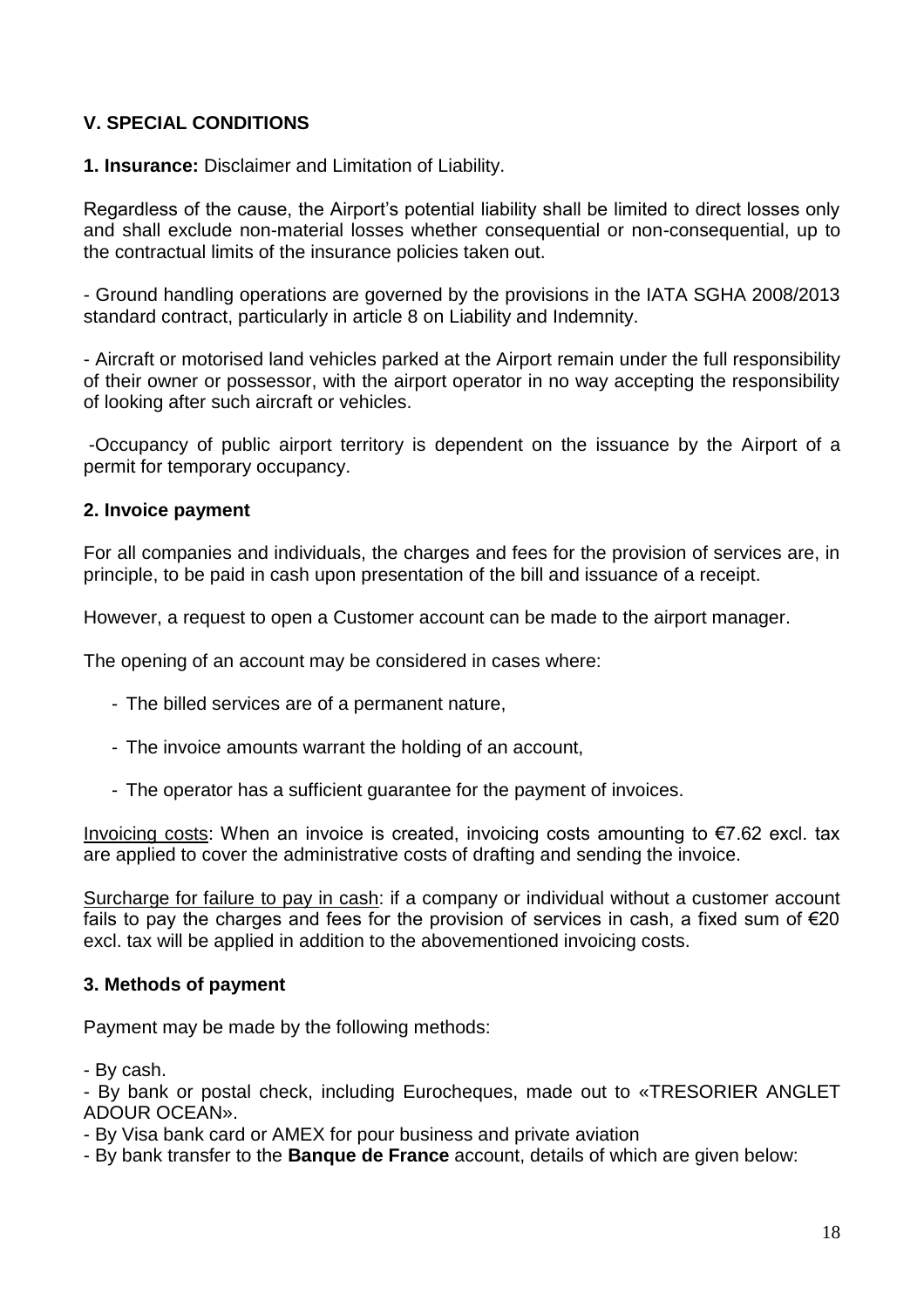- RIB : 30001 00178 G6400000000 82
- Code Iban : FR89 3000 1001 78G6 4000 0000 082
- Code BIC : BDFEFRPPCCT

**Important**: Please specify the information written on the invoice (Customer No / date / invoice No.)

#### **4. Payment deadlines**

Our invoices are payable within 30 days at most from the date the invoice was issued without discount.

#### **5. Late payment**

In the event of late payment, the payer owes the Joint Association a late fee as well as a fee for debt collection costs.

The interest rate for late fees is equal to 3 times the legal interest rate. The fee for collection costs is set at 40 euros.

## **6. Ground holding**

Regardless of the penalties incurred for late payment and of the fee for debt collection costs, the act of passing an unpaid aeronautical invoice to the claims department triggers the implementation of the procedure as provided for by Article R.224-4 of the French Civil Aviation Code below:

Fees are due for the provision of personnel and/or the use of the facilities, installations, buildings and tools that they cover the cost of.

In the event of the non-payment of fees due by an aircraft operator, the airport operator is permitted to call for the relevant authority of air traffic at the airport to hold the aircraft until the disputed amount has been received".

# **7. Application**

These tariffs are applicable from the First of April 2022.

From this date, all conflicting provisions which may have been contained within texts previously in force shall become null and void.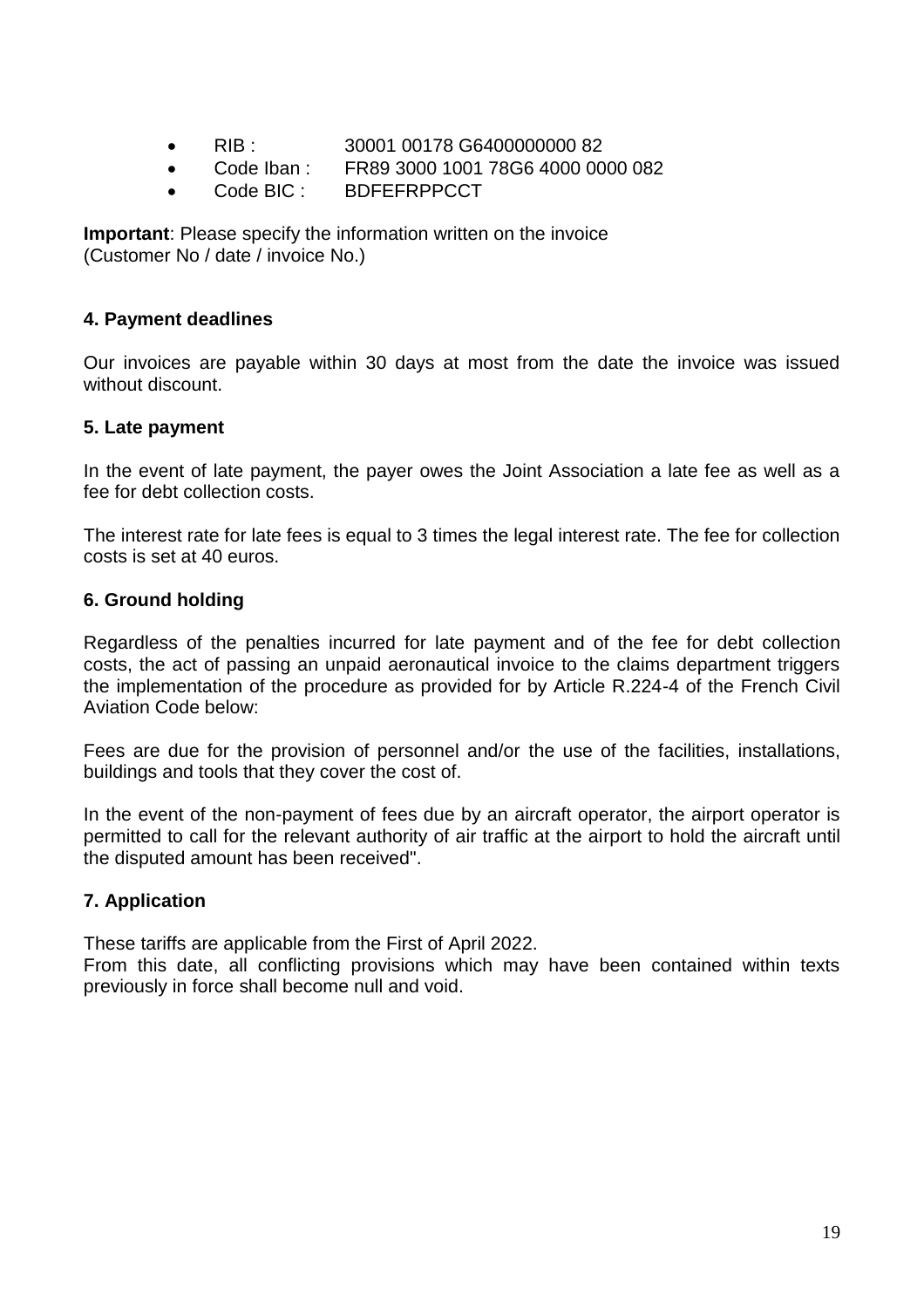# **VI. NON SCHEDULED COMMERCIAL FLIGHT HANDLING RATE EXCLUDING BUSINESS AVIATION (CHARTERS)**

| <b>Category</b>                      | <b>Regular handling HT</b> | <b>Technical handling HT</b> |
|--------------------------------------|----------------------------|------------------------------|
| Less than 20 seats                   | 414,50€                    | 207,25€                      |
| $\mathcal{P}$<br>From 21 to 50 seats | 804,92€                    | 402,46€                      |
| 3<br>From 51 to 100 seats            | 1 236,54 €                 | 618,27€                      |
| 4<br>From 101 to 150 seats           | 1 901,48 €                 | 950,74 €                     |
| 5<br>From 150 to 210 sièges          | 2 439,15 €                 | 1 219,58 €                   |
| 6                                    | 3 817,80 €                 | 1 908,90 €                   |
| $\overline{7}$                       | 6 787,20 €                 | 3 393,60 €                   |
| 8                                    | 9 544,50 €                 | 4 772,25 €                   |

# **a. Handling equipment**

#### **Per fiften minutes indivisible**

| Ground power unit GPU for Private and Business Aviation:<br>Ground power unit autonomous mobile 28V                                           | €55,00                                                               |
|-----------------------------------------------------------------------------------------------------------------------------------------------|----------------------------------------------------------------------|
| Ground power unit for Commercial Aviation: GPU flat rate: 60 minutes is including in<br>the handling rate.                                    |                                                                      |
| Ground power unit autonomous mobile 28V                                                                                                       | €28,50                                                               |
| Per operation                                                                                                                                 |                                                                      |
| Air start unit ASU (per aircraft start)<br>Push<br>Truck + cart<br><b>Mobile Step</b><br>Toilets cleaning<br>Water for aircraft<br>Lest 25 kg | €420,00<br>€180,00<br>€50,00<br>€99,00<br>€36,00<br>€36,00<br>€13,00 |